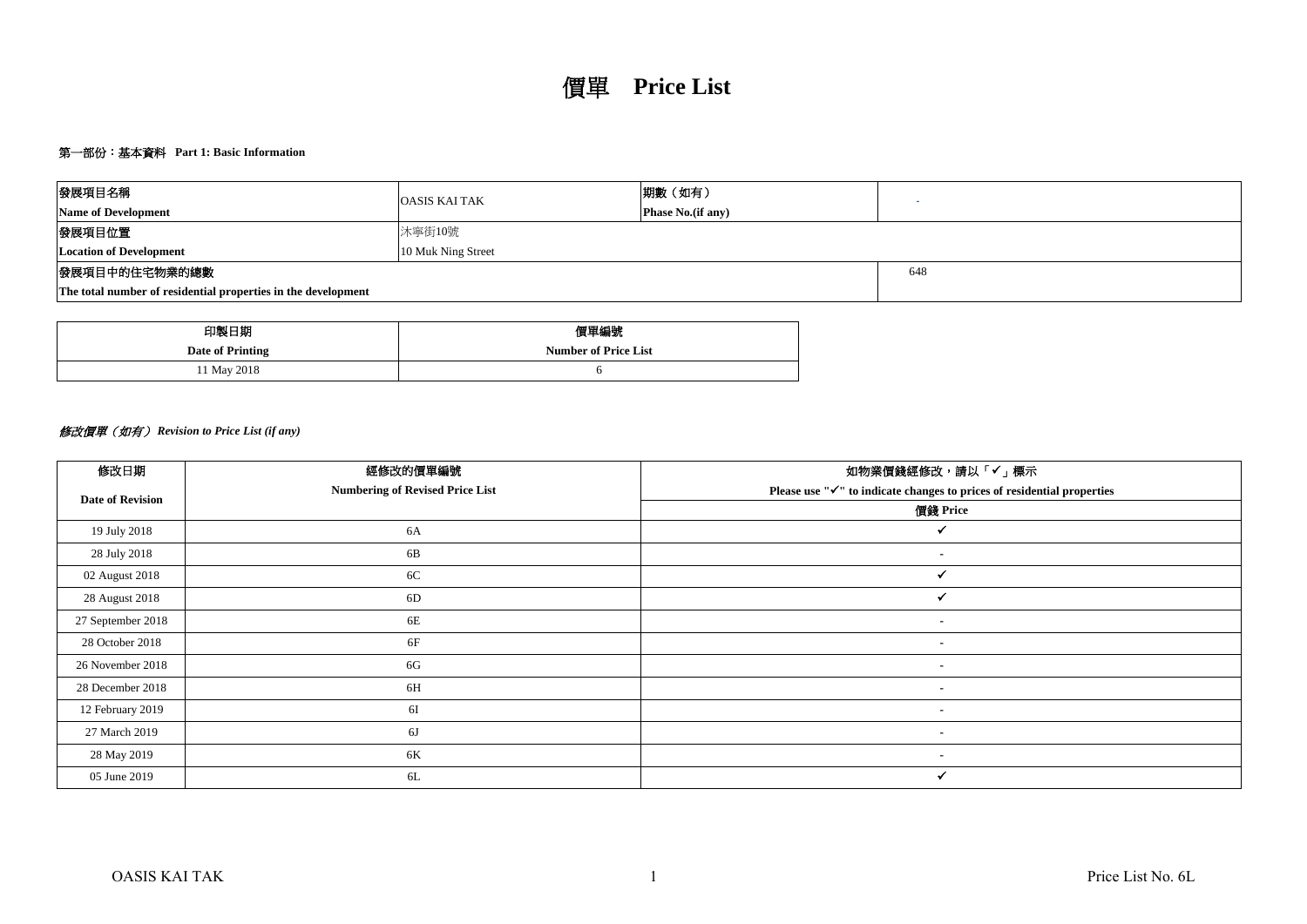**第二部份: 面積及售價資料**<br>Part 2: Information on Area and Price

| 物業的描述<br><b>Description of Residential</b> | <b>Property</b> |              | 實用面積<br>(包括露台,工作平台及陽台(如有))<br>平方米(平方呎)                                      | 售價 (元)                   | 實用面積<br>每平方米/呎售價<br>元,每平方米<br>(元,每平方呎) |                                |                          |                          |                          | 平方米(平方呎)<br>sq. metre (sq.ft.) | 其他指明項目的面積 (不計算入實用面積)<br>Area of other specified items (Not included in the Saleable Area) |                          |                          |                          |                          |
|--------------------------------------------|-----------------|--------------|-----------------------------------------------------------------------------|--------------------------|----------------------------------------|--------------------------------|--------------------------|--------------------------|--------------------------|--------------------------------|-------------------------------------------------------------------------------------------|--------------------------|--------------------------|--------------------------|--------------------------|
|                                            |                 |              | <b>Saleable Area</b><br>(including balcony, utility platform and            | Price (\$)               | <b>Unit Rate of Saleable</b><br>Area   | 空調機房                           | 窗台                       | 閣樓                       | 平台                       | 花園                             | 停車位                                                                                       | 天台                       | 梯屋                       | 前庭                       | 庭院                       |
| 大廈名稱<br><b>Block Name</b>                  | 樓層<br>Floor     | 單位<br>Unit   | verandah, if any)<br>sq. metre (sq.ft.)                                     |                          | \$ per sq. metre<br>\$per sq.ft.)      | Air-conditioning<br>plant room | Bay<br>window            | Cockloft                 | <b>Flat roof</b>         | Garden                         | Parking<br>space                                                                          | Roof                     | <b>Stairhood</b>         | <b>Terrace</b>           | Yard                     |
|                                            | 35              | A#           | 74.041 (797)<br>露台 Balcony: 2.527 (27)<br>工作平台 Utility Platform: 0.000 (0)  | 27,982,000               | 377,926<br>(35,109)                    | $\sim$                         | $\overline{\phantom{a}}$ | $\overline{\phantom{a}}$ | $\overline{\phantom{a}}$ | $\overline{\phantom{a}}$       | $\sim$                                                                                    | $\overline{\phantom{a}}$ | $\overline{\phantom{a}}$ | $\sim$                   | $\overline{\phantom{a}}$ |
|                                            | 30              | A#           | 74.041 (797)<br>露台 Balcony: 2.527 (27)<br>工作平台 Utility Platform: 0.000 (0)  | 27,430,000               | 370,470<br>(34, 417)                   | $\sim$ $\sim$                  | $\overline{\phantom{a}}$ | $\sim$                   | $\sim$                   | $\overline{\phantom{a}}$       | $\overline{\phantom{a}}$                                                                  | $\overline{\phantom{a}}$ | $\sim$                   | $\sim$                   | $\sim$                   |
|                                            |                 |              | 74.041 (797)                                                                | 27,293,000               | 368,620<br>$-34,245$                   |                                |                          |                          |                          |                                |                                                                                           |                          |                          |                          |                          |
|                                            | 29              | A#           | 露台 Balcony: 2.527 (27)<br>工作平台 Utility Platform: 0.000 (0)                  | 33,078,000               | 446,752<br>(41,503)                    |                                | $\sim$                   | $\sim$                   | $\sim$                   | $\sim$                         | $\sim$                                                                                    | $\overline{\phantom{a}}$ | $\sim$                   | $\sim$                   | $\sim$                   |
|                                            | 23              | $\mathbf{A}$ | 74.041 (797)<br>露台 Balcony: 2.527 (27)<br>工作平台 Utility Platform: 0.000 (0)  | 26,489,000               | 357,761<br>(33, 236)                   | $\sim$                         | $\sim$                   | $\sim$                   | $\overline{a}$           | $\sim$                         | $\overline{\phantom{a}}$                                                                  | $\overline{\phantom{a}}$ | $\sim$                   | $\sim$                   | $\overline{\phantom{a}}$ |
| Tower 1<br>第1座                             | 22              | $\mathbf{A}$ | 74.041 (797)<br>露台 Balcony: 2.527 (27)<br>工作平台 Utility Platform: 0.000 (0)  | 26,358,000               | 355,992<br>(33,072)                    | $\sim$ $\sim$                  | $\sim$                   | $\sim$                   | $\sim$                   | $\sim$                         | $\sim$                                                                                    | $\overline{\phantom{a}}$ | $\sim$                   | $\overline{a}$           | $\sim$                   |
|                                            | 21              | A            | 74.041 (797)<br>露台 Balcony: 2.527 (27)<br>工作平台 Utility Platform : 0.000 (0) | 26,227,000<br>31,494,000 | 354,223<br>(32,907)<br>425,359         | $\overline{\phantom{a}}$       | $\overline{\phantom{a}}$ | $\sim$                   | $\overline{\phantom{a}}$ | Ξ.                             | $\overline{\phantom{a}}$                                                                  | $\overline{\phantom{a}}$ | $\sim$                   | $\overline{\phantom{a}}$ | $\overline{\phantom{a}}$ |
|                                            | 17              | A            | 74.041 (797)<br>露台 Balcony: 2.527 (27)<br>工作平台 Utility Platform: 0.000 (0)  | 25,581,000               | (39,516)<br>345,498<br>(32,097)        | $\sim$                         | $\sim$                   | $\sim$                   | $\overline{\phantom{a}}$ | $\overline{\phantom{a}}$       | $\overline{\phantom{a}}$                                                                  | $\overline{\phantom{a}}$ | $\sim$                   | $\overline{\phantom{a}}$ | $\overline{\phantom{a}}$ |
|                                            | 16              | A            | 74.041 (797)<br>露台 Balcony: 2.527 (27)<br>工作平台 Utility Platform: 0.000 (0)  | 25,454,000               | 343,782<br>(31,937)                    | $\sim$                         | $\sim$                   | $\sim$                   | μ.                       | $\overline{\phantom{a}}$       | $\sim$                                                                                    | $\overline{\phantom{a}}$ | ÷.                       | $\overline{\phantom{a}}$ | $\overline{\phantom{a}}$ |
|                                            |                 |              | 74.041 (797)                                                                | 25,077,000               | 338,691<br>(31, 464)                   |                                |                          |                          |                          |                                |                                                                                           |                          |                          |                          |                          |
|                                            | 15              | $A^*$        | 露台 Balcony: 2.527 (27)<br>工作平台 Utility Platform: 0.000 (0)                  | 29,509,000               | 398,549<br>(37,025)                    | $-$                            | $\sim$                   | $\sim$                   | $\sim$                   | $\sim$                         | $\sim$                                                                                    | $\overline{\phantom{a}}$ | $\sim$                   | $\overline{\phantom{a}}$ | $\overline{\phantom{a}}$ |
|                                            | 9               | A            | 74.041 (797)<br>露台 Balcony: 2.527 (27)<br>工作平台 Utility Platform: 0.000 (0)  | 24,582,000               | 332,005<br>(30, 843)                   | $\sim$ $\sim$                  | $\sim$                   | $\sim$                   | $\sim$                   | $\sim$                         | $\sim$                                                                                    | $\sim$                   | $\sim$                   | $\overline{a}$           | $\sim$                   |
|                                            | 8               | A            | 74.041 (797)<br>露台 Balcony: 2.527 (27)<br>工作平台 Utility Platform: 0.000 (0)  | 24,506,000               | 330,979<br>(30,748)                    | $\sim$                         | $\sim$                   | $\sim$                   | $\sim$                   | $\sim$                         | $\sim$                                                                                    | $\overline{\phantom{a}}$ | $\sim$                   | $\overline{a}$           | $\sim$                   |
|                                            | $7\phantom{.0}$ | A            | 74.041 (797)<br>露台 Balcony: 2.527 (27)<br>工作平台 Utility Platform : 0.000 (0) | 24,218,000               | 327,089<br>(30, 386)                   | $\overline{a}$                 | $\sim$                   | $\sim$                   | $\overline{\phantom{a}}$ | $\overline{\phantom{a}}$       | $\sim$                                                                                    | $\sim$                   | ÷.                       | $\sim$                   | $\overline{\phantom{a}}$ |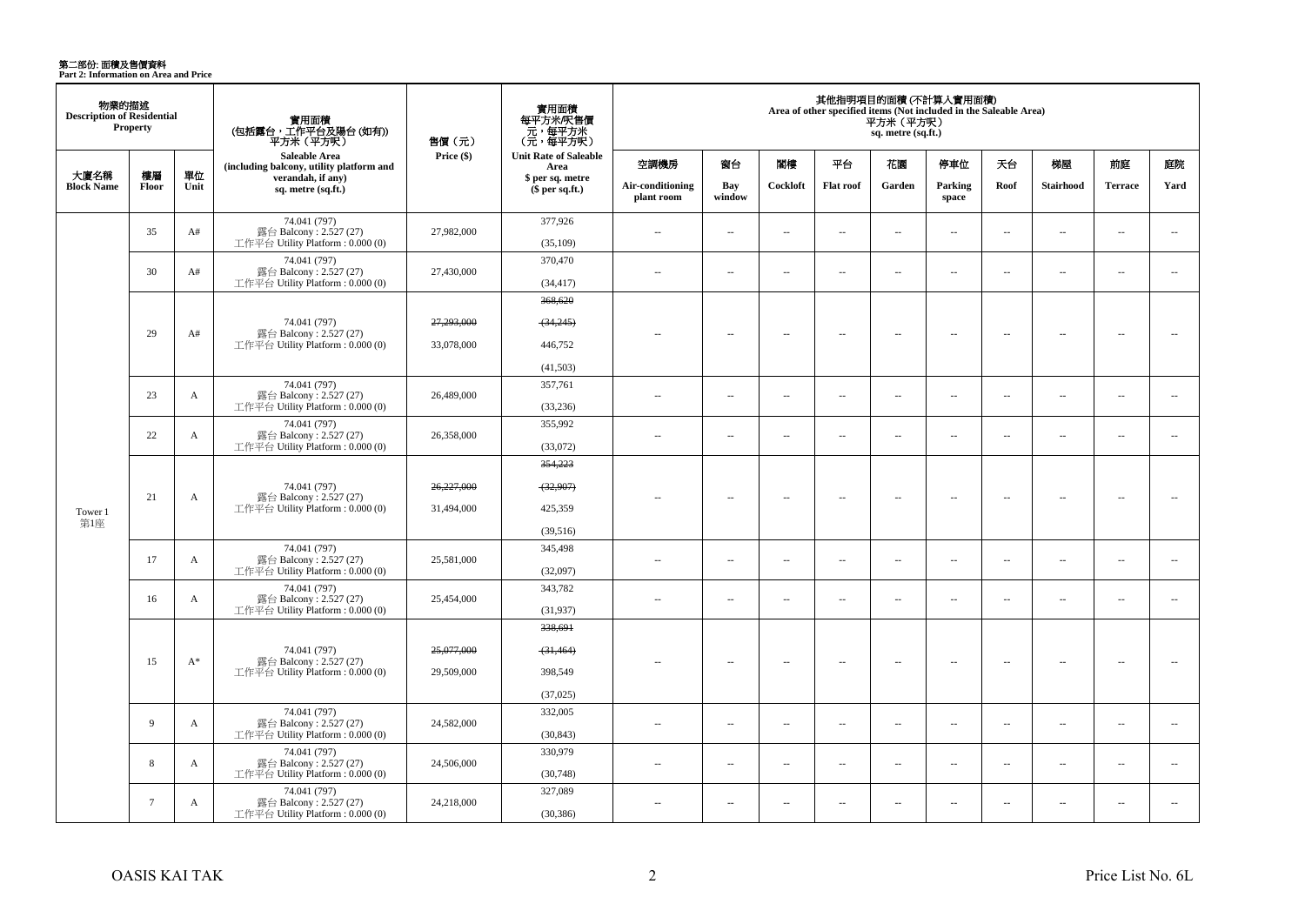| 物業的描述<br><b>Description of Residential</b> | <b>Property</b> |                | 實用面積<br>(包括露台,工作平台及陽台 (如有))<br>平方米(平方呎)                                    | 售價(元)                                            | 實用面積<br>每平方米/呎售價<br>一元,每平方米<br>(元,每平方米) |                                |                          |                          |                          | 平方米 (平方呎)<br>sq. metre (sq.ft.) | 其他指明項目的面積 (不計算入實用面積)<br>Area of other specified items (Not included in the Saleable Area) |                          |                          |                          |                          |
|--------------------------------------------|-----------------|----------------|----------------------------------------------------------------------------|--------------------------------------------------|-----------------------------------------|--------------------------------|--------------------------|--------------------------|--------------------------|---------------------------------|-------------------------------------------------------------------------------------------|--------------------------|--------------------------|--------------------------|--------------------------|
| 大廈名稱                                       | 樓層              | 單位             | Saleable Area<br>(including balcony, utility platform and                  | Price (\$)                                       | <b>Unit Rate of Saleable</b><br>Area    | 空調機房                           | 窗台                       | 閣樓                       | 平台                       | 花園                              | 停車位                                                                                       | 天台                       | 梯屋                       | 前庭                       | 庭院                       |
| <b>Block Name</b>                          | Floor           | Unit           | verandah, if any)<br>sq. metre (sq.ft.)                                    |                                                  | \$ per sq. metre<br>$$$ per sq.ft.)     | Air-conditioning<br>plant room | Bay<br>window            | Cockloft                 | <b>Flat roof</b>         | Garden                          | Parking<br>space                                                                          | Roof                     | Stairhood                | <b>Terrace</b>           | Yard                     |
|                                            |                 |                |                                                                            |                                                  | 347,185                                 |                                |                          |                          |                          |                                 |                                                                                           |                          |                          |                          |                          |
|                                            |                 |                | 64.856 (698)                                                               | 22,517,000                                       | (32, 259)                               |                                |                          |                          |                          |                                 |                                                                                           |                          |                          |                          |                          |
|                                            | 36              | B              | 露台 Balcony: 2.476 (27)<br>工作平台 Utility Platform : 0.000 (0)                | 25,656,000                                       | 395,584                                 |                                | $\overline{\phantom{a}}$ | $\sim$                   | $\overline{\phantom{a}}$ | $\overline{\phantom{a}}$        | $\sim$                                                                                    | $\sim$                   | $\overline{\phantom{a}}$ | $\sim$                   | $\sim$                   |
|                                            |                 |                |                                                                            |                                                  | (36, 756)                               |                                |                          |                          |                          |                                 |                                                                                           |                          |                          |                          |                          |
|                                            |                 |                | 64.871 (698)                                                               |                                                  | 345,378                                 |                                |                          |                          |                          |                                 |                                                                                           |                          |                          |                          |                          |
|                                            | 35              | $\, {\bf B}$   | 露台 Balcony: $2.476(27)$<br>工作平台 Utility Platform: 0.000 (0)                | 22,405,000                                       | (32,099)                                | ٠.                             | $\overline{\phantom{a}}$ | $\overline{\phantom{a}}$ | $\overline{\phantom{a}}$ | $\overline{\phantom{a}}$        | $\overline{\phantom{a}}$                                                                  | $\overline{\phantom{a}}$ | $\overline{\phantom{a}}$ | $\overline{\phantom{a}}$ | $\overline{\phantom{a}}$ |
|                                            |                 |                |                                                                            |                                                  | 343,651                                 |                                |                          |                          |                          |                                 |                                                                                           |                          |                          |                          |                          |
|                                            |                 |                | 64.871 (698)                                                               | 22,293,000                                       | (31,938)                                |                                |                          |                          |                          |                                 |                                                                                           |                          |                          |                          |                          |
|                                            | 33              | $\, {\bf B}$   | 露台 Balcony: 2.476 (27)<br>工作平台 Utility Platform : 0.000 (0)                | 25,517,000                                       | 393,350                                 |                                | $\overline{\phantom{a}}$ | $\sim$                   | $\overline{\phantom{a}}$ | $\overline{\phantom{a}}$        | $\sim$                                                                                    | $\overline{\phantom{a}}$ | $\overline{\phantom{a}}$ | $\sim$                   | $\sim$                   |
|                                            |                 |                |                                                                            |                                                  | (36, 557)                               |                                |                          |                          |                          |                                 |                                                                                           |                          |                          |                          |                          |
|                                            | 30              | $\, {\bf B}$   | 64.871 (698)<br>露台 Balcony: 2.476 (27)                                     | 21,962,000                                       | 338,549                                 | $\sim$                         | $\sim$                   | $\sim$                   | $\sim$                   | $\overline{a}$                  | $\sim$                                                                                    | $\sim$                   | $\sim$                   | $\sim$                   | $\sim$                   |
|                                            |                 |                | 工作平台 Utility Platform : 0.000 (0)                                          |                                                  | (31, 464)                               |                                |                          |                          |                          |                                 |                                                                                           |                          |                          |                          |                          |
|                                            |                 |                | 64.871 (698)<br>露台 Balcony: 2.476 (27)<br>工作平台 Utility Platform: 0.000 (0) |                                                  | 336,853                                 |                                |                          |                          |                          |                                 |                                                                                           |                          |                          |                          |                          |
|                                            | 29              | $\, {\bf B}$   |                                                                            | 21,852,000<br>$-31,307$<br>384,517<br>24,944,000 |                                         | ٠.                             |                          | $\overline{\phantom{a}}$ | $\sim$                   |                                 | $\sim$                                                                                    | $\overline{\phantom{a}}$ | $\sim$                   | $\bar{a}$                | $\sim$                   |
| Tower 1                                    |                 |                |                                                                            |                                                  |                                         | $\overline{\phantom{a}}$       |                          |                          | $\overline{\phantom{a}}$ |                                 |                                                                                           |                          |                          |                          |                          |
| 第1座                                        |                 |                |                                                                            |                                                  | (35, 736)                               |                                |                          |                          |                          |                                 |                                                                                           |                          |                          |                          |                          |
|                                            | 23              | $\, {\bf B}$   | 64.871 (698)<br>露台 Balcony: 2.476 (27)                                     | 21,210,000                                       | 326,957                                 | ٠.                             | --                       | $\sim$                   | $\sim$                   | $\overline{\phantom{a}}$        | $\sim$                                                                                    | $\overline{\phantom{a}}$ | $\overline{\phantom{a}}$ | $\sim$                   | $\sim$                   |
|                                            |                 |                | 工作平台 Utility Platform: 0.000 (0)                                           |                                                  | (30, 387)                               |                                |                          |                          |                          |                                 |                                                                                           |                          |                          |                          |                          |
|                                            | 22              | $\, {\bf B}$   | 64.871 (698)<br>露台 Balcony: 2.476 (27)                                     | 21,104,000                                       | 325,323                                 | $\sim$                         | $\overline{a}$           | $\sim$                   | $\sim$                   | $\sim$                          | $\sim$                                                                                    | $\sim$                   | $\overline{\phantom{a}}$ | $\sim$                   | $\sim$                   |
|                                            |                 |                | 工作平台 Utility Platform: 0.000 (0)                                           |                                                  | (30, 235)                               |                                |                          |                          |                          |                                 |                                                                                           |                          |                          |                          |                          |
|                                            |                 |                |                                                                            |                                                  | 323,704                                 |                                |                          |                          |                          |                                 |                                                                                           |                          |                          |                          |                          |
|                                            |                 |                |                                                                            |                                                  | (30,085)                                |                                |                          |                          |                          |                                 |                                                                                           |                          |                          |                          |                          |
|                                            | 21              | $\, {\bf B}$   | 64.871 (698)<br>露台 Balcony: 2.476 (27)                                     | 20,999,000<br>23,475,000                         | 361,872                                 | $-$                            | $\overline{\phantom{a}}$ | $\sim$                   | $\overline{\phantom{a}}$ | $\overline{\phantom{a}}$        | $\overline{\phantom{a}}$                                                                  | $\overline{\phantom{a}}$ | $\overline{\phantom{a}}$ | $\overline{\phantom{a}}$ | $\sim$                   |
|                                            |                 |                | 工作平台 Utility Platform: 0.000 (0)                                           | 24,443,000                                       | (33, 632)                               |                                |                          |                          |                          |                                 |                                                                                           |                          |                          |                          |                          |
|                                            |                 |                |                                                                            |                                                  | 376,794                                 |                                |                          |                          |                          |                                 |                                                                                           |                          |                          |                          |                          |
|                                            |                 |                |                                                                            |                                                  | (35,019)                                |                                |                          |                          |                          |                                 |                                                                                           |                          |                          |                          |                          |
|                                            |                 |                | 64.871 (698)                                                               |                                                  | 315,734                                 |                                |                          |                          |                          |                                 |                                                                                           |                          |                          |                          |                          |
|                                            | 17              | $\mathbf{B}^*$ | 露台 Balcony: 2.476 (27)<br>工作平台 Utility Platform: 0.000 (0)                 | 20,482,000                                       | (29, 344)                               | $\sim$                         | $\overline{\phantom{a}}$ | $\sim$                   | $\overline{\phantom{a}}$ | $\ldots$                        | $\sim$                                                                                    | $\overline{\phantom{a}}$ | $\overline{\phantom{a}}$ | $\overline{\phantom{a}}$ | $\overline{\phantom{a}}$ |
|                                            | 16              | $\, {\bf B}$   | 64.871 (698)<br>露台 Balcony: 2.476 (27)                                     | 20,381,000                                       | 314,177                                 | ÷.                             | $\overline{\phantom{a}}$ | $\sim$                   | $\sim$                   | $\overline{a}$                  | $\sim$                                                                                    | $\sim$                   | $\overline{\phantom{a}}$ | $\sim$                   | $\sim$                   |
|                                            |                 |                | 工作平台 Utility Platform: 0.000 (0)                                           |                                                  | (29, 199)                               |                                |                          |                          |                          |                                 |                                                                                           |                          |                          |                          |                          |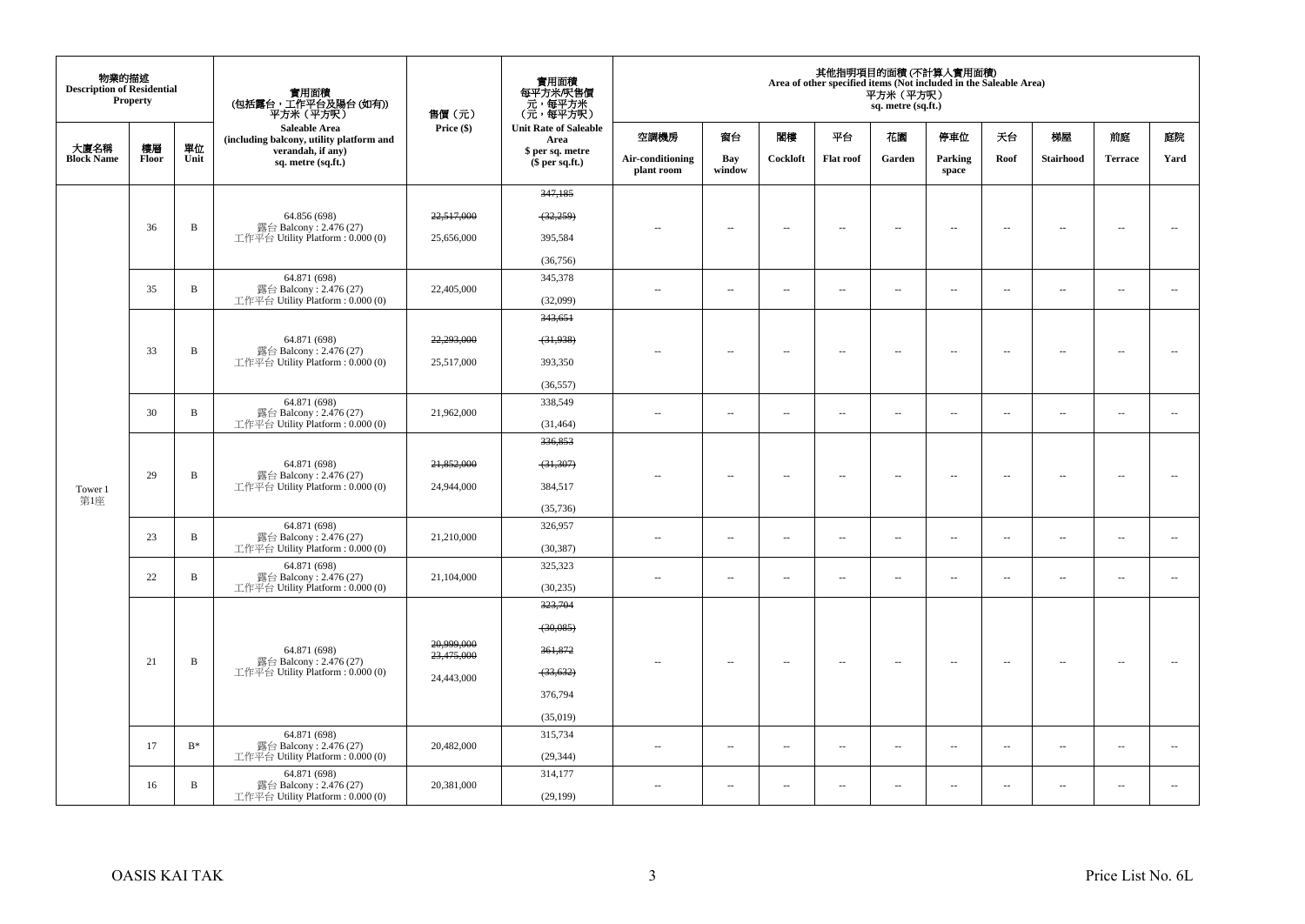| 物業的描述<br><b>Description of Residential</b> | <b>Property</b> |               | 實用面積<br>(包括露台,工作平台及陽台 (如有))<br>平方米(平方呎)                                      | 售價(元)                   | 實用面積<br>每平方米/呎售價<br>、元,每平方米<br>(元,每平方呎)    |                                |                          |                          |                          | 平方米(平方呎)<br>sq. metre (sq.ft.) | 其他指明項目的面積 (不計算入實用面積)<br>Area of other specified items (Not included in the Saleable Area) |                          |                          |                          |                          |
|--------------------------------------------|-----------------|---------------|------------------------------------------------------------------------------|-------------------------|--------------------------------------------|--------------------------------|--------------------------|--------------------------|--------------------------|--------------------------------|-------------------------------------------------------------------------------------------|--------------------------|--------------------------|--------------------------|--------------------------|
|                                            |                 |               | Saleable Area<br>(including balcony, utility platform and                    | Price (\$)              | <b>Unit Rate of Saleable</b><br>Area       | 空調機房                           | 窗台                       | 関樓                       | 平台                       | 花園                             | 停車位                                                                                       | 天台                       | 梯屋                       | 前庭                       | 庭院                       |
| 大廈名稱<br><b>Block Name</b>                  | 樓層<br>Floor     | 單位<br>Unit    | verandah, if any)<br>sq. metre (sq.ft.)                                      |                         | \$ per sq. metre<br>\$per sq.ft.)          | Air-conditioning<br>plant room | Bay<br>window            | Cockloft                 | <b>Flat roof</b>         | Garden                         | Parking<br>space                                                                          | Roof                     | <b>Stairhood</b>         | <b>Terrace</b>           | Yard                     |
|                                            | 15              | $\mathbf B$   | 64.871 (698)<br>露台 Balcony: 2.476 (27)<br>工作平台 Utility Platform: 0.000 (0)   | 20,278,000              | 312,590<br>(29,052)                        | $\overline{a}$                 | $\overline{a}$           | $\sim$                   | $\sim$                   | $\sim$                         | $\sim$                                                                                    | $\overline{\phantom{a}}$ | $\sim$                   | $\sim$                   | $\sim$                   |
|                                            | 9               | $B*$          | 64.871 (698)<br>露台 Balcony: 2.476 (27)<br>工作平台 Utility Platform : $0.000(0)$ | 19,878,000              | 306,424<br>(28, 479)                       | $\sim$ $-$                     | $\overline{\phantom{a}}$ | $\sim$                   | $\overline{\phantom{a}}$ | μ.                             | $\overline{\phantom{a}}$                                                                  | $\overline{\phantom{a}}$ | $\overline{\phantom{a}}$ | $\overline{\phantom{a}}$ | $\overline{\phantom{a}}$ |
|                                            | 8               | B             | 64.871 (698)<br>露台 Balcony: 2.476 (27)<br>工作平台 Utility Platform : $0.000(0)$ | 19,817,000              | 305,483<br>(28, 391)                       | $\sim$ $-$                     | $\overline{\phantom{a}}$ | $\sim$                   | $\overline{a}$           | $\overline{\phantom{a}}$       | $\overline{\phantom{a}}$                                                                  | $\overline{\phantom{a}}$ | $\overline{\phantom{a}}$ | $\sim$                   | $\overline{\phantom{a}}$ |
|                                            | $7\overline{ }$ | B             | 64.871 (698)<br>露台 Balcony: 2.476 (27)<br>工作平台 Utility Platform: 0.000 (0)   | 19,583,000              | 301,876<br>(28,056)                        | $\overline{\phantom{a}}$       | $\sim$                   | $\sim$                   | $\overline{\phantom{a}}$ | μ.                             | $\overline{\phantom{a}}$                                                                  | $\overline{\phantom{a}}$ | $\overline{\phantom{a}}$ | $\overline{\phantom{a}}$ | $\overline{\phantom{a}}$ |
|                                            | 36              | $\mathcal{C}$ | 27.358 (294)<br>露台 Balcony: 2.000 (22)<br>工作平台 Utility Platform : $0.000(0)$ | 9,012,000<br>10,488,000 | 329,410<br>(30,653)<br>383.361             | ×.                             | $\sim$                   | $\sim$                   | $\sim$                   | $\sim$                         | $\sim$                                                                                    | $\overline{\phantom{a}}$ | $\sim$                   | $\sim$                   | $\sim$                   |
|                                            | 35              | $\mathbf{C}$  | 27.358 (294)<br>露台 Balcony: 2.000 (22)<br>工作平台 Utility Platform : $0.000(0)$ | 8,985,000               | (35, 673)<br>328,423<br>(30, 561)          | $-$                            | $\overline{\phantom{a}}$ | $\sim$                   | $\sim$                   | $\overline{\phantom{a}}$       | $\sim$                                                                                    | $\overline{\phantom{a}}$ | $\overline{\phantom{a}}$ | $\sim$                   | $\sim$                   |
| Tower 1<br>第1座                             | 30              | $\mathsf{C}$  | 27.358 (294)<br>露台 Balcony: 2.000 (22)                                       | 8,875,000               | 324,402<br>(30, 187)                       | $\sim$                         | $\overline{\phantom{a}}$ | $\sim$                   | $\sim$                   | $\sim$                         | $\sim$                                                                                    | $\overline{\phantom{a}}$ | $\sim$                   | $\sim$                   | $\overline{\phantom{a}}$ |
|                                            |                 |               | 工作平台 Utility Platform : $0.000(0)$                                           | 10,371,000              | 379,085<br>(35, 276)                       |                                |                          |                          |                          |                                |                                                                                           |                          |                          |                          |                          |
|                                            | 29              | $\mathbf{C}$  | 27.358 (294)<br>露台 Balcony: 2.000 (22)<br>工作平台 Utility Platform: 0.000 (0)   | 8,847,000               | 323,379<br>(30,092)                        | $\sim$ $\sim$                  | $\overline{\phantom{a}}$ | $\overline{\phantom{a}}$ | $\sim$                   | $\overline{a}$                 | $\sim$                                                                                    | $\overline{\phantom{a}}$ | $\overline{\phantom{a}}$ | $\sim$                   | $\sim$                   |
|                                            | 25              | $\mathsf{C}$  | 27.358 (294)<br>露台 Balcony: 2.000 (22)<br>工作平台 Utility Platform : $0.000(0)$ | 8,703,000<br>10,058,000 | 318,115<br>(29,602)<br>367,644<br>(34,211) |                                | $\overline{a}$           | $\overline{\phantom{a}}$ |                          | Ξ.                             | $\sim$                                                                                    | $\sim$                   | $\overline{\phantom{a}}$ |                          | $\sim$                   |
|                                            | 23              | $\mathbf{C}$  | 27.358 (294)<br>露台 Balcony: 2.000 (22)<br>工作平台 Utility Platform : $0.000(0)$ | 8,690,000               | 317,640<br>(29, 558)                       | $\sim$ $\sim$                  | $\sim$                   | $\sim$                   | $\sim$                   | $\sim$                         | $\sim$                                                                                    | $\overline{\phantom{a}}$ | $\sim$                   | $\sim$                   | $\overline{\phantom{a}}$ |
|                                            | 22              | $\mathbf{C}$  | 27.358 (294)<br>露台 Balcony: 2.000 (22)<br>工作平台 Utility Platform : 0.000 (0)  | 8,681,000               | 317,311<br>(29.527)                        | $\sim$                         | $\sim$                   | $\sim$                   | $\sim$                   | $\sim$                         | $\sim$                                                                                    | $\sim$                   | $\sim$                   | $\sim$                   | $\sim$                   |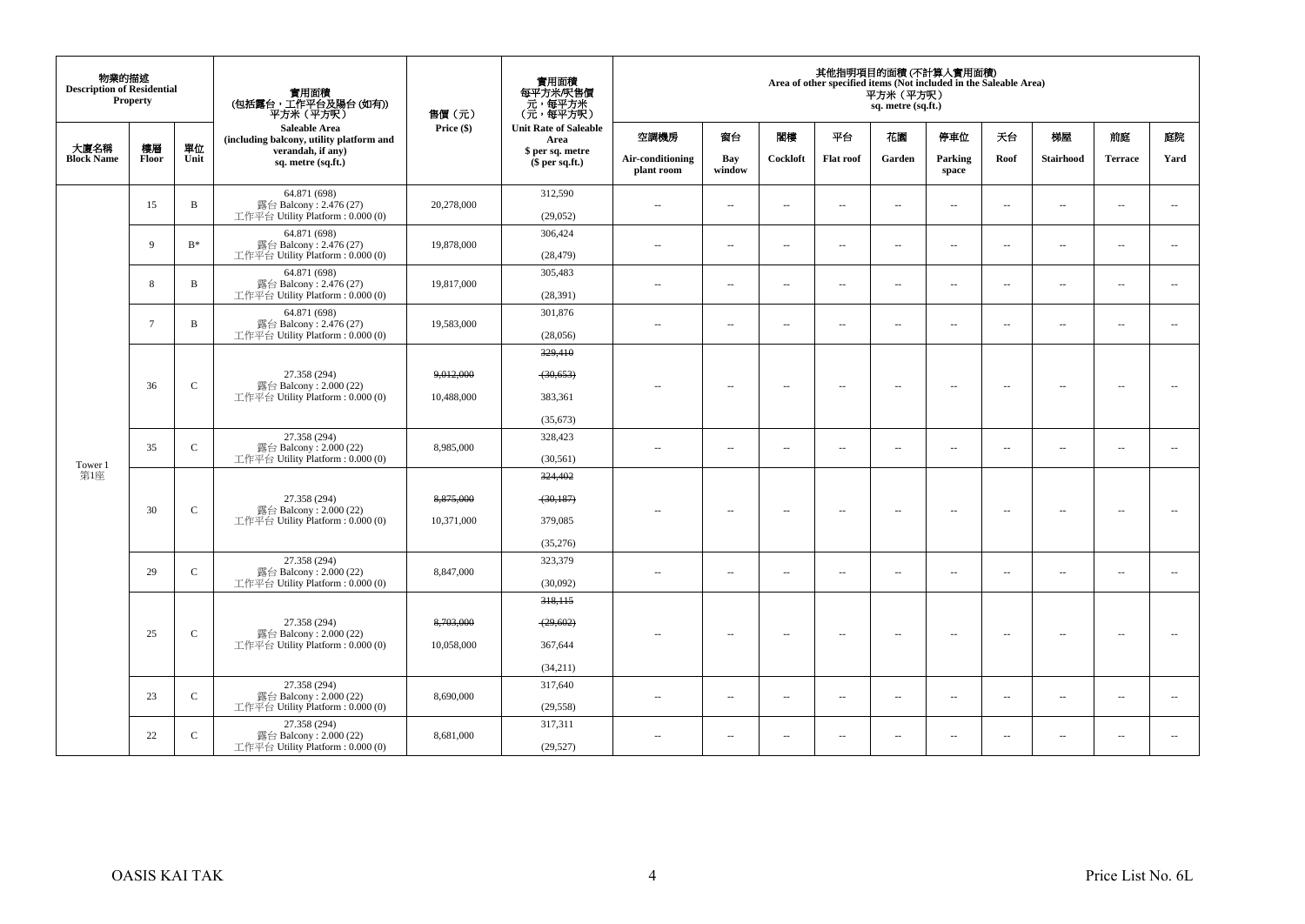| 物業的描述<br><b>Description of Residential</b> | <b>Property</b> |              | 實用面積                                                             | 售價 (元)     | 實用面積<br>每平方米/呎售價<br>一元,每平方米<br>(元,每平方米) |                                |                          |                          |                          | 平方米(平方呎)<br>sq. metre (sq.ft.) | 其他指明項目的面積 (不計算入實用面積)<br>Area of other specified items (Not included in the Saleable Area) |                          |                          |                          |                          |
|--------------------------------------------|-----------------|--------------|------------------------------------------------------------------|------------|-----------------------------------------|--------------------------------|--------------------------|--------------------------|--------------------------|--------------------------------|-------------------------------------------------------------------------------------------|--------------------------|--------------------------|--------------------------|--------------------------|
|                                            |                 |              | <b>Saleable Area</b><br>(including balcony, utility platform and | Price (\$) | <b>Unit Rate of Saleable</b><br>Area    | 空調機房                           | 窗台                       | 閣樓                       | 平台                       | 花園                             | 停車位                                                                                       | 天台                       | 梯屋                       | 前庭                       | 庭院                       |
| 大廈名稱<br><b>Block Name</b>                  | 樓層<br>Floor     | 單位<br>Unit   | verandah, if any)<br>sq. metre (sq.ft.)                          |            | \$ per sq. metre<br>$$$ per sq.ft.)     | Air-conditioning<br>plant room | Bay<br>window            | Cockloft                 | <b>Flat roof</b>         | Garden                         | Parking<br>space                                                                          | Roof                     | Stairhood                | <b>Terrace</b>           | Yard                     |
|                                            |                 |              |                                                                  |            | 316,946                                 |                                |                          |                          |                          |                                |                                                                                           |                          |                          |                          |                          |
|                                            |                 |              | 27.358 (294)                                                     | 8,671,000  | (29, 493)                               |                                |                          |                          |                          |                                |                                                                                           |                          |                          |                          |                          |
|                                            | 21              | $\mathsf C$  | 露台 Balcony: 2.000 (22)<br>工作平台 Utility Platform : 0.000 (0)      | 10,196,000 | 372,688                                 |                                | $\overline{\phantom{a}}$ | $\sim$                   | $\overline{\phantom{a}}$ | $\overline{\phantom{a}}$       | $\sim$                                                                                    | $\overline{\phantom{a}}$ | $\sim$                   | $\sim$                   | ÷.                       |
|                                            |                 |              |                                                                  |            | (34,680)                                |                                |                          |                          |                          |                                |                                                                                           |                          |                          |                          |                          |
|                                            |                 |              | 27.358 (294)                                                     |            | 313,766                                 |                                |                          |                          |                          |                                |                                                                                           |                          |                          |                          |                          |
|                                            | 17              | $\mathbf C$  | 露台 Balcony: 2.000 (22)<br>工作平台 Utility Platform: 0.000 (0)       | 8,584,000  | (29, 197)                               | ٠.                             | $\overline{\phantom{a}}$ | $\sim$                   | $\sim$                   | $\overline{\phantom{a}}$       | $\sim$                                                                                    | $\overline{\phantom{a}}$ | $\overline{\phantom{a}}$ | $\sim$                   | $\sim$                   |
|                                            | 16              | $\mathbf C$  | 27.358 (294)<br>露台 Balcony: 2.000 (22)                           | 8,573,000  | 313,364                                 | ÷.                             |                          | $\sim$                   | $\sim$                   | $\overline{\phantom{a}}$       | $\sim$                                                                                    |                          | $\overline{\phantom{a}}$ | $\sim$                   | $\sim$                   |
|                                            |                 |              | 工作平台 Utility Platform: 0.000 (0)                                 |            | (29, 160)                               |                                | $\overline{\phantom{a}}$ |                          |                          |                                |                                                                                           | $\overline{\phantom{a}}$ |                          |                          |                          |
|                                            |                 |              |                                                                  |            | 313,071                                 |                                |                          |                          |                          |                                |                                                                                           |                          |                          |                          |                          |
|                                            | 15              | $\mathsf{C}$ | 27.358 (294)<br>露台 Balcony: 2.000 (22)                           | 8,565,000  | (29, 133)                               |                                | $\overline{\phantom{a}}$ | $\sim$                   |                          | $\overline{\phantom{a}}$       | $\sim$                                                                                    |                          | $\sim$                   |                          | $\overline{\phantom{a}}$ |
|                                            |                 |              | 工作平台 Utility Platform: 0.000 (0)                                 | 10,079,000 | 368,411                                 |                                |                          |                          | $\overline{\phantom{a}}$ |                                |                                                                                           | $\overline{\phantom{a}}$ |                          | $\overline{\phantom{a}}$ |                          |
|                                            |                 |              |                                                                  |            | (34, 282)                               |                                |                          |                          |                          |                                |                                                                                           |                          |                          |                          |                          |
|                                            | 9               | $\mathbf C$  | 27.358 (294)<br>露台 Balcony: 2.000 (22)                           | 8,523,000  | 311,536                                 |                                |                          |                          |                          |                                |                                                                                           |                          |                          |                          |                          |
|                                            |                 |              | 工作平台 Utility Platform : 0.000 (0)                                |            | (28,990)                                | $\sim$ $\sim$                  | μ.                       | $\sim$                   | $\sim$                   | $\overline{\phantom{a}}$       | $\sim$                                                                                    | $\overline{\phantom{a}}$ | $\sim$                   | $\sim$                   | $\overline{\phantom{a}}$ |
| Tower 1                                    |                 |              |                                                                  |            | 311,207                                 |                                |                          |                          |                          |                                |                                                                                           |                          |                          |                          |                          |
| 第1座                                        |                 |              | 27.358 (294)                                                     | 8,514,000  | (28, 959)                               |                                |                          |                          |                          |                                |                                                                                           |                          |                          |                          |                          |
|                                            | 8               | $\mathsf{C}$ | 露台 Balcony: 2.000 (22)<br>工作平台 Utility Platform: 0.000 (0)       | 9,903,000  | 361,978                                 |                                | $\overline{\phantom{a}}$ | $\overline{\phantom{a}}$ | $\overline{\phantom{a}}$ | $\overline{\phantom{a}}$       | $\sim$                                                                                    | $\overline{\phantom{a}}$ | $\overline{\phantom{a}}$ | $\bar{a}$                | $\overline{\phantom{a}}$ |
|                                            |                 |              |                                                                  |            | (33, 684)                               |                                |                          |                          |                          |                                |                                                                                           |                          |                          |                          |                          |
|                                            |                 |              | 27.358 (294)                                                     |            | 309,672                                 |                                |                          |                          |                          |                                |                                                                                           |                          |                          |                          |                          |
|                                            | $\tau$          | $\mathbf C$  | 露台 Balcony: 2.000 (22)<br>工作平台 Utility Platform: 0.000 (0)       | 8,472,000  | (28, 816)                               | $\sim$ $\sim$                  | $\sim$                   | $\sim$                   | $\sim$                   | $\sim$                         | $\sim$                                                                                    | $\sim$                   | $\sim$                   | $\sim$                   | $\overline{\phantom{a}}$ |
|                                            |                 |              |                                                                  |            | 319,538                                 |                                |                          |                          |                          |                                |                                                                                           |                          |                          |                          |                          |
|                                            |                 |              | 45.137 (486)                                                     | 14,423,000 | (29,677)                                |                                |                          |                          |                          |                                |                                                                                           |                          |                          |                          |                          |
|                                            | 36              | $\mathbf D$  | 露台 Balcony: 2.000 (22)<br>工作平台 Utility Platform : 0.000 (0)      | 17,085,000 | 378,514                                 |                                | $\overline{a}$           | $\sim$                   | $\sim$                   | $\sim$                         | $\sim$                                                                                    | $\sim$                   | $\sim$                   |                          |                          |
|                                            |                 |              |                                                                  |            | (35, 154)                               |                                |                          |                          |                          |                                |                                                                                           |                          |                          |                          |                          |
|                                            |                 |              | 45.137 (486)                                                     |            | 318,275                                 |                                |                          |                          |                          |                                |                                                                                           |                          |                          |                          |                          |
|                                            | 35              | D            | 露台 Balcony: 2.000 (22)<br>工作平台 Utility Platform: 0.000 (0)       | 14,366,000 | (29, 560)                               | ٠.                             | $\overline{\phantom{a}}$ | $\overline{\phantom{a}}$ | $\overline{\phantom{a}}$ | $\overline{\phantom{a}}$       | $\overline{\phantom{a}}$                                                                  | $\overline{\phantom{a}}$ | $\overline{\phantom{a}}$ | $\overline{\phantom{a}}$ | $\overline{\phantom{a}}$ |
|                                            |                 |              |                                                                  |            | 313,224                                 |                                |                          |                          |                          |                                |                                                                                           |                          |                          |                          |                          |
|                                            |                 |              | 45.137 (486)                                                     | 14,138,000 | (29,091)                                |                                | $\sim$                   |                          |                          |                                |                                                                                           |                          |                          |                          |                          |
|                                            | 30              | ${\bf D}$    | 露台 Balcony: 2.000 (22)<br>工作平台 Utility Platform: 0.000 (0)       | 16,627,000 | 368,367                                 | $-$                            |                          | $\sim$                   | $\sim$                   |                                | $\sim$                                                                                    | $\sim$                   | $\overline{\phantom{a}}$ | $\sim$                   | $\sim$                   |
|                                            |                 |              |                                                                  |            | (34,212)                                |                                |                          |                          |                          |                                |                                                                                           |                          |                          |                          |                          |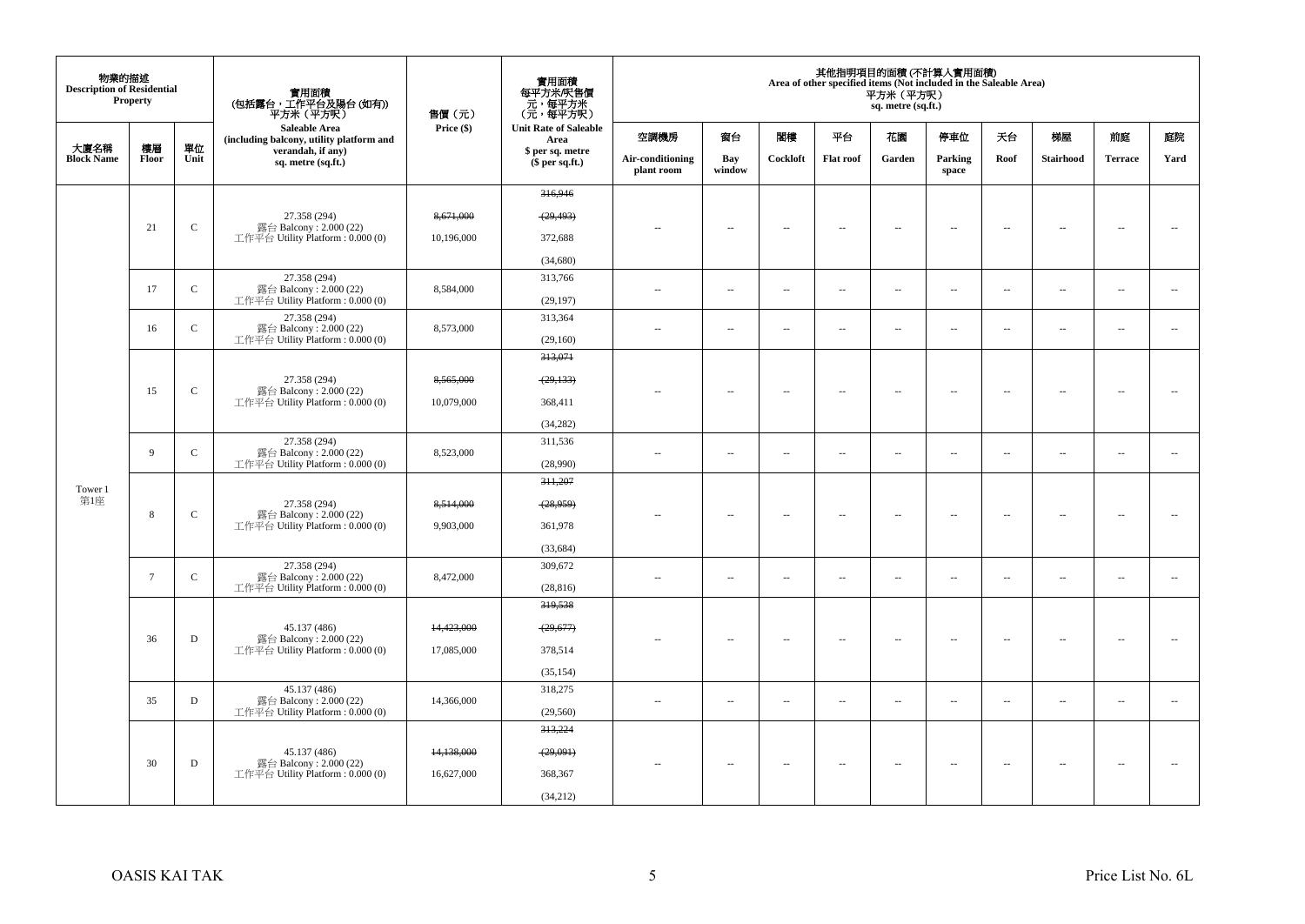| 物業的描述<br><b>Description of Residential</b> | <b>Property</b> |            | 實用面積<br>(包括露台,工作平台及陽台 (如有))<br>平方米(平方呎)                                    | 售價(元)      | 實用面積<br>每平方米/呎售價<br>- 元, 每平方米<br>(元, 每平方米) |                                |                          |                          |                          | 平方米 (平方呎)<br>sq. metre (sq.ft.) | 其他指明項目的面積 (不計算入實用面積)<br>Area of other specified items (Not included in the Saleable Area) |                          |                          |                          |                          |
|--------------------------------------------|-----------------|------------|----------------------------------------------------------------------------|------------|--------------------------------------------|--------------------------------|--------------------------|--------------------------|--------------------------|---------------------------------|-------------------------------------------------------------------------------------------|--------------------------|--------------------------|--------------------------|--------------------------|
|                                            |                 |            | <b>Saleable Area</b><br>(including balcony, utility platform and           | Price (\$) | <b>Unit Rate of Saleable</b><br>Area       | 空調機房                           | 窗台                       | 閣樓                       | 平台                       | 花園                              | 停車位                                                                                       | 天台                       | 梯屋                       | 前庭                       | 庭院                       |
| 大廈名稱<br><b>Block Name</b>                  | 樓層<br>Floor     | 單位<br>Unit | verandah, if any)<br>sq. metre (sq.ft.)                                    |            | \$ per sq. metre<br>\$per sq.ft.)          | Air-conditioning<br>plant room | Bay<br>window            | Cockloft                 | Flat roof                | Garden                          | Parking<br>space                                                                          | Roof                     | <b>Stairhood</b>         | <b>Terrace</b>           | Yard                     |
|                                            | 29              | D          | 45.137 (486)<br>露台 Balcony: 2.000 (22)<br>工作平台 Utility Platform: 0.000 (0) | 14,082,000 | 311,984<br>(28,975)                        | $\sim$                         | $\overline{a}$           | $\sim$                   | $\sim$                   | $\overline{a}$                  | $\sim$                                                                                    | $\sim$                   | $\sim$                   | $\sim$                   | $\sim$                   |
|                                            |                 |            |                                                                            |            | 305,824                                    |                                |                          |                          |                          |                                 |                                                                                           |                          |                          |                          |                          |
|                                            | 25              | $D^*$      | 45.137 (486)                                                               | 13,804,000 | (28, 403)                                  |                                |                          |                          |                          |                                 |                                                                                           |                          |                          |                          | $\sim$                   |
|                                            |                 |            | 露台 Balcony: 2.000 (22)<br>工作平台 Utility Platform: 0.000 (0)                 | 16,050,000 | 355,584                                    |                                | $\overline{\phantom{a}}$ | $\sim$                   | $\sim$                   | $\overline{a}$                  | $\sim$                                                                                    | $\overline{\phantom{a}}$ | $\sim$                   | $\overline{\phantom{a}}$ |                          |
|                                            |                 |            |                                                                            |            | (33,025)                                   |                                |                          |                          |                          |                                 |                                                                                           |                          |                          |                          |                          |
|                                            |                 |            | 45.137 (486)                                                               |            | 304,606                                    |                                |                          |                          |                          |                                 |                                                                                           |                          |                          |                          |                          |
|                                            | 23              | D          | 露台 Balcony: 2.000 (22)<br>工作平台 Utility Platform : $0.000(0)$               | 13,749,000 | (28, 290)                                  | $\sim$                         | $\ldots$                 | $\sim$                   | $\overline{\phantom{a}}$ | $\ldots$                        | $\sim$                                                                                    | $\overline{\phantom{a}}$ | $\overline{\phantom{a}}$ | $\overline{\phantom{a}}$ | $\overline{\phantom{a}}$ |
|                                            | 22              | D          | 45.137 (486)<br>露台 Balcony: 2.000 (22)                                     | 13,720,000 | 303,963                                    | $\sim$                         | $\overline{\phantom{a}}$ | $\overline{\phantom{a}}$ | $\overline{\phantom{a}}$ | $\overline{\phantom{a}}$        | $\overline{\phantom{a}}$                                                                  | $\ddotsc$                | $\overline{\phantom{a}}$ | $\overline{\phantom{a}}$ | $\sim$                   |
|                                            |                 |            | 工作平台 Utility Platform : $0.000(0)$                                         |            | (28, 230)                                  |                                |                          |                          |                          |                                 |                                                                                           |                          |                          |                          |                          |
|                                            |                 |            |                                                                            |            | 303,321                                    |                                |                          |                          |                          |                                 |                                                                                           |                          |                          |                          |                          |
|                                            | 21              | D          | 45.137 (486)<br>露台 Balcony: 2.000 (22)                                     | 13,691,000 | (28,171)                                   |                                | $\overline{\phantom{a}}$ | $\sim$                   | $\overline{\phantom{a}}$ | $\overline{\phantom{a}}$        | $\sim$                                                                                    | $\overline{\phantom{a}}$ | $\sim$                   | $\bar{a}$                | $\sim$                   |
|                                            |                 |            | 工作平台 Utility Platform: 0.000 (0)                                           | 16,326,000 | 361,699                                    |                                |                          |                          |                          |                                 |                                                                                           |                          |                          |                          |                          |
|                                            |                 |            |                                                                            |            | (33,593)                                   |                                |                          |                          |                          |                                 |                                                                                           |                          |                          |                          |                          |
| Tower 1                                    | 17              | D          | 45.137 (486)<br>露台 Balcony: 2.000 (22)                                     | 13,522,000 | 299,577                                    | $\sim$                         | $\overline{\phantom{a}}$ | $\sim$                   | $\overline{\phantom{a}}$ | $\overline{\phantom{a}}$        | $\sim$                                                                                    | $\overline{\phantom{a}}$ | $\sim$                   | $\sim$                   | $\overline{\phantom{a}}$ |
| 第1座                                        |                 |            | 工作平台 Utility Platform: 0.000 (0)                                           |            | (27, 823)                                  |                                |                          |                          |                          |                                 |                                                                                           |                          |                          |                          |                          |
|                                            | 16              | $D^*$      | 45.137 (486)<br>露台 Balcony: 2.000 (22)                                     | 13,492,000 | 298.912                                    | $\sim$                         | $\overline{\phantom{a}}$ | $\overline{\phantom{a}}$ | $\overline{\phantom{a}}$ | $\overline{\phantom{a}}$        | $\overline{\phantom{a}}$                                                                  | $\overline{\phantom{a}}$ | $\overline{\phantom{a}}$ | $\ddotsc$                | $\overline{\phantom{a}}$ |
|                                            |                 |            | 工作平台 Utility Platform: 0.000 (0)                                           |            | (27,761)                                   |                                |                          |                          |                          |                                 |                                                                                           |                          |                          |                          |                          |
|                                            |                 |            |                                                                            |            | 298,292                                    |                                |                          |                          |                          |                                 |                                                                                           |                          |                          |                          |                          |
|                                            | 15              | D          | 45.137 (486)<br>露台 Balcony: 2.000 (22)                                     | 13,464,000 | (27,704)                                   |                                | $\sim$                   | $\sim$                   | $\sim$                   | $\sim$                          | $\sim$                                                                                    | $\sim$                   | $\sim$                   | $\sim$                   | $\sim$                   |
|                                            |                 |            | 工作平台 Utility Platform : $0.000(0)$                                         | 15,997,000 | 354,410                                    |                                |                          |                          |                          |                                 |                                                                                           |                          |                          |                          |                          |
|                                            |                 |            |                                                                            |            | (32,916)                                   |                                |                          |                          |                          |                                 |                                                                                           |                          |                          |                          |                          |
|                                            | 9               | $D^*$      | 45.137 (486)<br>露台 Balcony: 2.000 (22)                                     | 13,348,000 | 295,722                                    | $\sim$                         | $\sim$                   | $\sim$                   | $\sim$                   | $\sim$                          | $\sim$                                                                                    | $\overline{\phantom{a}}$ | $\sim$                   | $\sim$                   | $\sim$                   |
|                                            |                 |            | 工作平台 Utility Platform: 0.000 (0)                                           |            | (27, 465)                                  |                                |                          |                          |                          |                                 |                                                                                           |                          |                          |                          |                          |
|                                            | 8               | D          | 45.137 (486)<br>露台 Balcony: 2.000 (22)                                     | 13,320,000 | 295,102                                    |                                | $\overline{\phantom{a}}$ | $\sim$                   | $\sim$                   | $\overline{\phantom{a}}$        | $\sim$                                                                                    | $\overline{\phantom{a}}$ | $\overline{\phantom{a}}$ | $\sim$                   | ÷.                       |
|                                            |                 |            | 工作平台 Utility Platform: 0.000 (0)                                           |            | (27, 407)                                  |                                |                          |                          |                          |                                 |                                                                                           |                          |                          |                          |                          |
|                                            |                 |            |                                                                            |            | 293,285                                    |                                |                          |                          |                          |                                 |                                                                                           |                          |                          |                          |                          |
|                                            | $7\phantom{.0}$ | D          | 45.137 (486)<br>露台 Balcony: 2.000 (22)                                     | 13,238,000 | (27, 239)                                  |                                | $\overline{\phantom{a}}$ | $\overline{\phantom{a}}$ | $\overline{\phantom{a}}$ | $\overline{\phantom{a}}$        | $\overline{\phantom{a}}$                                                                  | $\overline{\phantom{a}}$ | $\overline{\phantom{a}}$ | $\overline{\phantom{a}}$ |                          |
|                                            |                 |            | 工作平台 Utility Platform: 0.000 (0)                                           | 15,600,000 | 345,614                                    |                                |                          |                          |                          |                                 |                                                                                           |                          |                          |                          |                          |
|                                            |                 |            |                                                                            |            | (32,099)                                   |                                |                          |                          |                          |                                 |                                                                                           |                          |                          |                          |                          |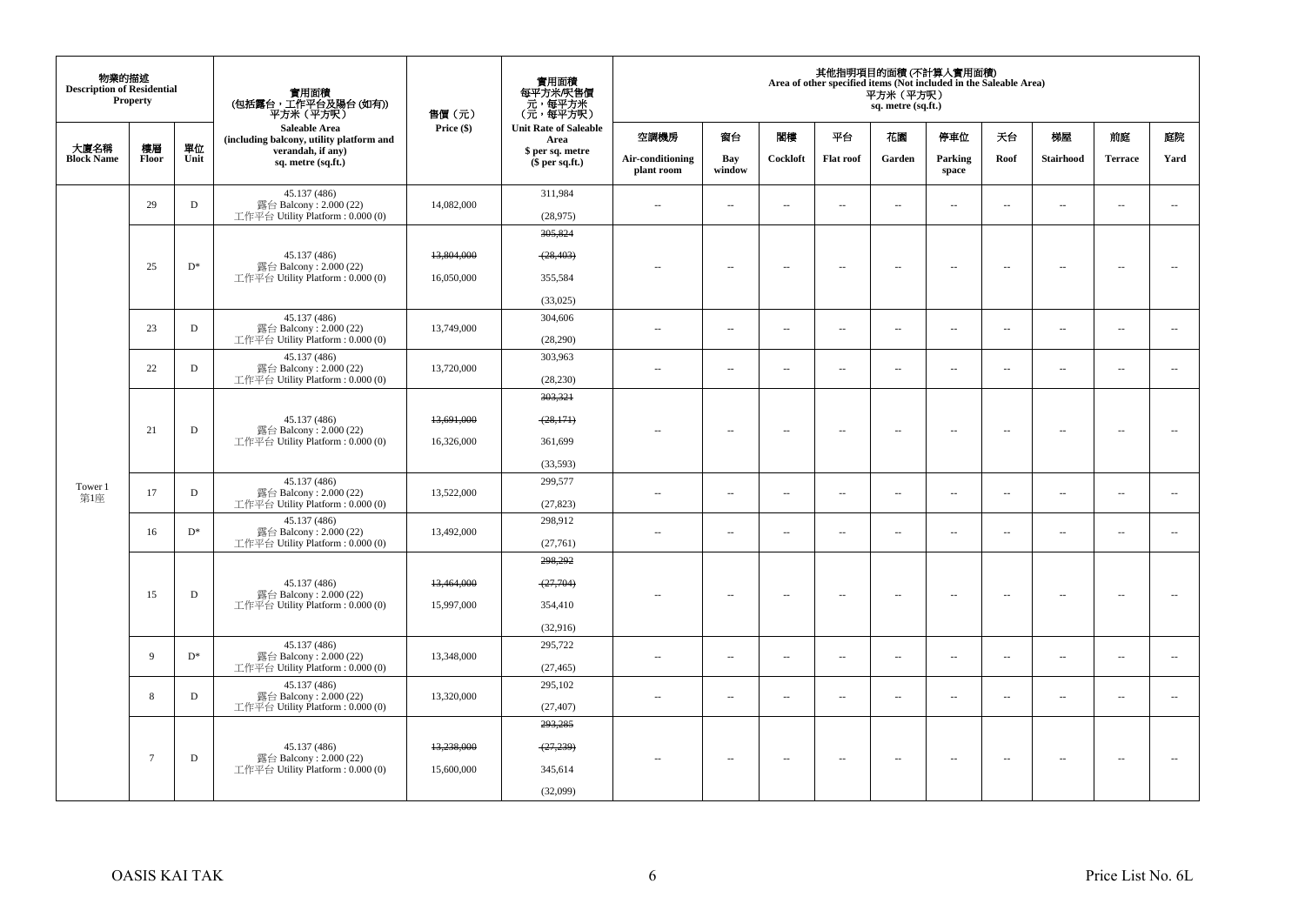| 物業的描述<br><b>Description of Residential</b> | Property     |              | 實用面積<br>(包括露台,工作平台及陽台 (如有))<br>平方米(平方呎)                          | 售價(元)      | 實用面積<br>每平方米/呎售價<br>元,每平方米<br>(元,每平方呎) |                                |                          |                          |                          | 平方米 (平方呎)<br>sq. metre (sq.ft.) | 其他指明項目的面積 (不計算入實用面積)<br>Area of other specified items (Not included in the Saleable Area) |                          |                          |                          |                          |
|--------------------------------------------|--------------|--------------|------------------------------------------------------------------|------------|----------------------------------------|--------------------------------|--------------------------|--------------------------|--------------------------|---------------------------------|-------------------------------------------------------------------------------------------|--------------------------|--------------------------|--------------------------|--------------------------|
|                                            |              |              | <b>Saleable Area</b><br>(including balcony, utility platform and | Price (\$) | <b>Unit Rate of Saleable</b><br>Area   | 空調機房                           | 窗台                       | 閣樓                       | 平台                       | 花園                              | 停車位                                                                                       | 天台                       | 梯屋                       | 前庭                       | 庭院                       |
| 大廈名稱<br><b>Block Name</b>                  | 樓層<br>Floor  | 單位<br>Unit   | verandah, if any)<br>sq. metre (sq.ft.)                          |            | \$ per sq. metre<br>$$per sq.f.$ )     | Air-conditioning<br>plant room | Bay<br>window            | Cockloft                 | <b>Flat roof</b>         | Garden                          | Parking<br>space                                                                          | Roof                     | <b>Stairhood</b>         | <b>Terrace</b>           | Yard                     |
|                                            |              |              |                                                                  |            | 335.535                                |                                |                          |                          |                          |                                 |                                                                                           |                          |                          |                          |                          |
|                                            |              |              | 33.466 (360)                                                     | 11,229,000 | (31,192)                               |                                |                          |                          |                          |                                 |                                                                                           |                          |                          |                          |                          |
|                                            | 36           | E            | 露台 Balcony: 2.000 (22)<br>工作平台 Utility Platform: 0.000 (0)       | 13,075,000 | 390,695                                |                                | μ.                       | $\sim$                   | $\overline{\phantom{a}}$ | $\overline{\phantom{a}}$        | $\overline{\phantom{a}}$                                                                  | $\overline{\phantom{a}}$ | $\overline{\phantom{a}}$ | $\sim$                   | $\sim$                   |
|                                            |              |              |                                                                  |            | (36,319)                               |                                |                          |                          |                          |                                 |                                                                                           |                          |                          |                          |                          |
|                                            |              |              | 33.455 (360)                                                     |            | 332,297                                |                                |                          |                          |                          |                                 |                                                                                           |                          |                          |                          |                          |
|                                            | 32           | E            | 露台 Balcony: 2.000 (22)<br>工作平台 Utility Platform: 0.000 (0)       | 11.117.000 | (30, 881)                              | $\overline{\phantom{a}}$       | $\overline{\phantom{a}}$ | $\sim$                   | $\overline{\phantom{a}}$ | μ.                              | $\overline{\phantom{a}}$                                                                  | $\sim$                   | $\overline{\phantom{a}}$ | $\overline{\phantom{a}}$ | $\overline{\phantom{a}}$ |
|                                            |              |              |                                                                  |            | 324,286                                |                                |                          |                          |                          |                                 |                                                                                           |                          |                          |                          |                          |
| Tower 1<br>第1座                             |              |              | 33.455 (360)                                                     | 10,849,000 | (30, 136)                              |                                |                          |                          |                          |                                 |                                                                                           |                          |                          |                          |                          |
|                                            | 23           | $\mathbf E$  | 露台 Balcony: 2.000 (22)<br>工作平台 Utility Platform: 0.000 (0)       | 12,722,000 | 380,272                                |                                | $\sim$                   | $\sim$                   | $\sim$                   | $\sim$                          | $\sim$                                                                                    | $\overline{\phantom{a}}$ | $\sim$                   | $\sim$                   | $\sim$                   |
|                                            |              |              |                                                                  |            | (35, 339)                              |                                |                          |                          |                          |                                 |                                                                                           |                          |                          |                          |                          |
|                                            | 16           | E            | 33.455 (360)<br>露台 Balcony: 2.000 (22)                           | 10,784,000 | 322,343                                | ٠.                             | $\overline{a}$           | ٠.                       | $\overline{\phantom{a}}$ | --                              | $\sim$                                                                                    | $\overline{\phantom{a}}$ | $\overline{\phantom{a}}$ | $\sim$                   | $\overline{\phantom{a}}$ |
|                                            |              |              | 工作平台 Utility Platform: 0.000 (0)                                 |            | (29,956)                               |                                |                          |                          |                          |                                 |                                                                                           |                          |                          |                          |                          |
|                                            | $\mathbf{Q}$ | E            | 33.455 (360)                                                     | 10,731,000 | 320,759                                | ٠.                             | $\overline{\phantom{a}}$ | $\sim$                   | $\overline{\phantom{a}}$ | μ.                              | $\overline{\phantom{a}}$                                                                  | $\overline{\phantom{a}}$ | $\overline{\phantom{a}}$ | $\overline{\phantom{a}}$ | $\overline{\phantom{a}}$ |
|                                            |              |              | 露台 Balcony: 2.000 (22)<br>工作平台 Utility Platform: 0.000 (0)       |            | (29, 808)                              |                                |                          |                          |                          |                                 |                                                                                           |                          |                          |                          |                          |
|                                            |              |              |                                                                  |            | 351,296                                |                                |                          |                          |                          |                                 |                                                                                           |                          |                          |                          |                          |
|                                            | 35           | A            | 45.873 (494)<br>露台 Balcony: 2.000 (22)                           | 16,115,000 | (32, 621)                              | $-$                            | $\overline{\phantom{a}}$ | $\overline{\phantom{a}}$ | $\overline{\phantom{a}}$ | $\overline{\phantom{a}}$        | $\sim$                                                                                    | $\overline{\phantom{a}}$ | $\sim$                   | $\sim$                   | $\overline{\phantom{a}}$ |
|                                            |              |              | 工作平台 Utility Platform: 0.000 (0)                                 | 20,187,000 | 440,063                                |                                |                          |                          |                          |                                 |                                                                                           |                          |                          |                          |                          |
|                                            |              |              |                                                                  |            | (40, 864)                              |                                |                          |                          |                          |                                 |                                                                                           |                          |                          |                          |                          |
|                                            | 25           | $A^*$        | 45.873 (494)<br>露台 Balcony: 2.000 (22)                           | 15,512,000 | 338,151                                | $\sim$                         | $\overline{a}$           | $\sim$                   | $\sim$                   | $\overline{a}$                  | $\sim$                                                                                    | $\sim$                   | $\overline{\phantom{a}}$ | $\sim$                   | $\overline{\phantom{a}}$ |
|                                            |              |              | 工作平台 Utility Platform: 0.000 (0)                                 |            | (31, 401)                              |                                |                          |                          |                          |                                 |                                                                                           |                          |                          |                          |                          |
| Tower 2                                    | 11           | $\mathbf{A}$ | 45.873 (494)<br>露台 Balcony: 2.000 (22)                           | 15,115,000 | 329,497                                | $\sim$                         | $\sim$                   | $\sim$                   | $\sim$                   | $\sim$                          | $\sim$                                                                                    | $\overline{\phantom{a}}$ | $\sim$                   | $\sim$                   | $\overline{\phantom{a}}$ |
| 第2座                                        |              |              | 工作平台 Utility Platform: 0.000 (0)                                 |            | (30, 597)                              |                                |                          |                          |                          |                                 |                                                                                           |                          |                          |                          |                          |
|                                            |              |              |                                                                  |            | 322,826                                |                                |                          |                          |                          |                                 |                                                                                           |                          |                          |                          |                          |
|                                            | 6            | $A^*$        | 45.873 (494)<br>露台 Balcony: 2.000 (22)                           | 14,809,000 | (29, 978)                              | $\overline{\phantom{a}}$       | --                       | $\sim$                   | $\overline{\phantom{a}}$ | $\overline{\phantom{a}}$        | $\sim$                                                                                    | $\sim$                   | $\overline{\phantom{a}}$ | $\sim$                   | $\sim$                   |
|                                            |              |              | 工作平台 Utility Platform: 0.000 (0)                                 | 17,808,000 | 388,202                                |                                |                          |                          |                          |                                 |                                                                                           |                          |                          |                          |                          |
|                                            |              |              |                                                                  |            | (36,049)                               |                                |                          |                          |                          |                                 |                                                                                           |                          |                          |                          |                          |
|                                            |              |              | 50.763 (546)                                                     |            | 369,541                                |                                |                          |                          |                          |                                 |                                                                                           |                          |                          |                          |                          |
|                                            | 35           | B            | 露台 Balcony: 2.000 (22)<br>工作平台 Utility Platform: 0.000 (0)       | 18,759,000 | (34, 357)                              | $\sim$                         | $\overline{\phantom{a}}$ | $\sim$                   | $\overline{\phantom{a}}$ | $\overline{a}$                  | $\sim$                                                                                    | $\overline{\phantom{a}}$ | $\overline{\phantom{a}}$ | $\overline{\phantom{a}}$ | $\sim$                   |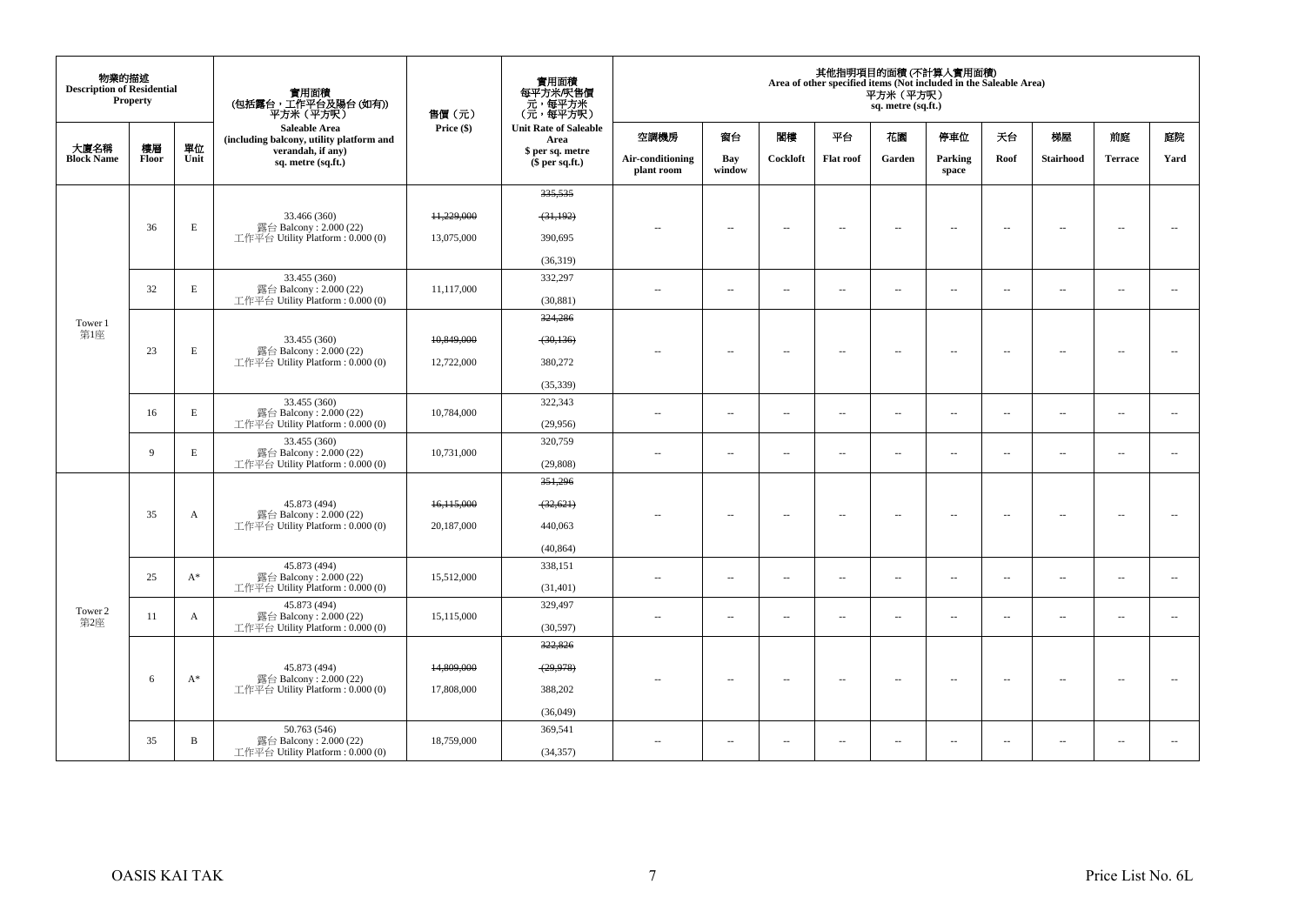| 物業的描述<br><b>Description of Residential</b> | <b>Property</b> |              | 實用面積<br>(包括露台,工作平台及陽台 (如有))<br>平方米(平方呎)                                    | 售價(元)      | 實用面積<br>每平方米/呎售價<br>一元,每平方米<br>(元,每平方米) |                                |                          |                          |                          | 平方米 (平方呎)<br>sq. metre (sq.ft.) | 其他指明項目的面積 (不計算入實用面積)<br>Area of other specified items (Not included in the Saleable Area) |                          |                          |                          |                          |
|--------------------------------------------|-----------------|--------------|----------------------------------------------------------------------------|------------|-----------------------------------------|--------------------------------|--------------------------|--------------------------|--------------------------|---------------------------------|-------------------------------------------------------------------------------------------|--------------------------|--------------------------|--------------------------|--------------------------|
|                                            |                 |              | Saleable Area<br>(including balcony, utility platform and                  | Price (\$) | <b>Unit Rate of Saleable</b><br>Area    | 空調機房                           | 窗台                       | 閣樓                       | 平台                       | 花園                              | 停車位                                                                                       | 天台                       | 梯屋                       | 前庭                       | 庭院                       |
| 大廈名稱<br><b>Block Name</b>                  | 樓層<br>Floor     | 單位<br>Unit   | verandah, if any)<br>sq. metre (sq.ft.)                                    |            | \$ per sq. metre<br>$$$ per sq.ft.)     | Air-conditioning<br>plant room | Bay<br>window            | Cockloft                 | <b>Flat roof</b>         | Garden                          | Parking<br>space                                                                          | Roof                     | Stairhood                | <b>Terrace</b>           | Yard                     |
|                                            |                 |              |                                                                            |            | 365,877                                 |                                |                          |                          |                          |                                 |                                                                                           |                          |                          |                          |                          |
|                                            |                 |              | 50.763 (546)                                                               | 18,573,000 | (34,016)                                |                                |                          |                          |                          |                                 |                                                                                           |                          |                          |                          |                          |
|                                            | 32              | B            | 露台 Balcony: 2.000 (22)<br>工作平台 Utility Platform : 0.000 (0)                | 22,032,000 | 434,017                                 |                                | $\overline{\phantom{a}}$ | $\sim$                   | $\overline{\phantom{a}}$ | $\overline{\phantom{a}}$        | $\sim$                                                                                    | $\sim$                   | $\overline{\phantom{a}}$ | $\sim$                   | ÷.                       |
|                                            |                 |              |                                                                            |            | (40, 352)                               |                                |                          |                          |                          |                                 |                                                                                           |                          |                          |                          |                          |
|                                            | 27              | $B*$         | 50.763 (546)<br>露台 Balcony: 2.000 (22)                                     | 18,026,000 | 355,101                                 | ٠.                             | $\overline{\phantom{a}}$ | $\sim$                   | $\overline{\phantom{a}}$ | $\overline{\phantom{a}}$        | $\overline{\phantom{a}}$                                                                  | $\overline{\phantom{a}}$ | $\overline{\phantom{a}}$ | $\overline{\phantom{a}}$ | $\overline{\phantom{a}}$ |
|                                            |                 |              | 工作平台 Utility Platform: 0.000 (0)                                           |            | (33,015)                                |                                |                          |                          |                          |                                 |                                                                                           |                          |                          |                          |                          |
|                                            | 12              | $B^*$        | 50.763 (546)<br>露台 Balcony: 2.000 (22)                                     | 17,468,000 | 344,109                                 | ٠.                             | $\overline{\phantom{a}}$ | $\sim$                   | $\overline{\phantom{a}}$ | $\overline{\phantom{a}}$        | $\overline{\phantom{a}}$                                                                  | $\overline{\phantom{a}}$ | $\overline{\phantom{a}}$ | $\overline{\phantom{a}}$ | $\overline{\phantom{a}}$ |
|                                            |                 |              | 工作平台 Utility Platform: 0.000 (0)                                           |            | (31,993)                                |                                |                          |                          |                          |                                 |                                                                                           |                          |                          |                          |                          |
|                                            |                 |              |                                                                            |            | 335,520                                 |                                |                          |                          |                          |                                 |                                                                                           |                          |                          |                          |                          |
|                                            | $\overline{7}$  | $\mathbf B$  | 50.763 (546)<br>露台 Balcony: 2.000 (22)                                     | 17,032,000 | (31, 194)                               | $-$                            | $\sim$                   | $\sim$                   | $\sim$                   | $\overline{a}$                  | $\sim$                                                                                    | $\overline{\phantom{a}}$ | $\sim$                   | $\sim$                   | $\sim$                   |
|                                            |                 |              | 工作平台 Utility Platform: 0.000 (0)                                           | 19,665,000 | 387,388                                 |                                |                          |                          |                          |                                 |                                                                                           |                          |                          |                          |                          |
|                                            |                 |              |                                                                            |            | (36,016)                                |                                |                          |                          |                          |                                 |                                                                                           |                          |                          |                          |                          |
|                                            |                 |              | 27.206 (293)<br>露台 Balcony: 2.000 (22)<br>工作平台 Utility Platform: 0.000 (0) |            | 304,969                                 |                                |                          |                          |                          |                                 |                                                                                           |                          |                          |                          |                          |
|                                            | $\mathfrak{Z}$  | $\, {\bf B}$ |                                                                            | 8,297,000  | (28, 317)                               | ٠.                             | $\overline{\phantom{a}}$ | $\sim$                   | $\sim$                   | $\overline{\phantom{a}}$        | $\sim$                                                                                    | $\overline{\phantom{a}}$ | $\overline{\phantom{a}}$ | $\bar{a}$                | $\sim$                   |
| Tower 2<br>第2座                             |                 |              |                                                                            | 9,656,000  | 354,922                                 |                                |                          |                          |                          |                                 |                                                                                           |                          |                          |                          |                          |
|                                            |                 |              |                                                                            |            | (32,956)                                |                                |                          |                          |                          |                                 |                                                                                           |                          |                          |                          |                          |
|                                            | 35              | $\mathbf D$  | 51.768 (557)<br>露台 Balcony: 2.000 (22)                                     | 16,198,000 | 312,896                                 | $\overline{a}$                 | μ.                       | $\sim$                   | $\sim$                   | $\overline{\phantom{a}}$        | $\sim$                                                                                    | $\overline{\phantom{a}}$ | $\sim$                   | $\sim$                   | $\sim$                   |
|                                            |                 |              | 工作平台 Utility Platform: 0.000 (0)                                           |            | (29,081)<br>307,951                     |                                |                          |                          |                          |                                 |                                                                                           |                          |                          |                          |                          |
|                                            |                 |              |                                                                            |            |                                         |                                |                          |                          |                          |                                 |                                                                                           |                          |                          |                          |                          |
|                                            | 30              | $D^*$        | 51.768 (557)<br>露台 Balcony: 2.000 (22)                                     | 15.942.000 | (28, 621)                               |                                | $\sim$                   | $\sim$                   | $\sim$                   | $\overline{\phantom{a}}$        | $\sim$                                                                                    | $\sim$                   | $\sim$                   | $\overline{\phantom{a}}$ |                          |
|                                            |                 |              | 工作平台 Utility Platform: 0.000 (0)                                           | 19,167,000 | 370,248                                 |                                |                          |                          |                          |                                 |                                                                                           |                          |                          |                          |                          |
|                                            |                 |              |                                                                            |            | (34, 411)                               |                                |                          |                          |                          |                                 |                                                                                           |                          |                          |                          |                          |
|                                            | 26              | $D^*$        | 51.768 (557)<br>露台 Balcony: $2.000(22)$                                    | 15,627,000 | 301,866                                 | $\overline{a}$                 | $\overline{\phantom{a}}$ | $\sim$                   | $\overline{\phantom{a}}$ | $\overline{\phantom{a}}$        | $\overline{\phantom{a}}$                                                                  | $\overline{\phantom{a}}$ | $\sim$                   | $\overline{\phantom{a}}$ | $\overline{\phantom{a}}$ |
|                                            |                 |              | 工作平台 Utility Platform: 0.000 (0)                                           |            | (28,056)<br>299,355                     |                                |                          |                          |                          |                                 |                                                                                           |                          |                          |                          |                          |
|                                            |                 |              |                                                                            |            |                                         |                                |                          |                          |                          |                                 |                                                                                           |                          |                          |                          |                          |
|                                            | 22              | $\mathbf D$  | 51.768 (557)<br>露台 Balcony: 2.000 (22)                                     | 15,497,000 | (27, 822)                               |                                | $\overline{\phantom{a}}$ | $\overline{\phantom{a}}$ | $\overline{\phantom{a}}$ | $\overline{\phantom{a}}$        | $\sim$                                                                                    | $\overline{\phantom{a}}$ | $\overline{\phantom{a}}$ | $\sim$                   | $\sim$                   |
|                                            |                 |              | 工作平台 Utility Platform : $0.000(0)$                                         | 18,120,000 | 350,023                                 |                                |                          |                          |                          |                                 |                                                                                           |                          |                          |                          |                          |
|                                            |                 |              | 51.768 (557)                                                               |            | (32, 531)<br>295,395                    |                                |                          |                          |                          |                                 |                                                                                           |                          |                          |                          |                          |
|                                            | 12              | D            | 露台 Balcony: 2.000 (22)<br>工作平台 Utility Platform: 0.000 (0)                 | 15,292,000 | (27, 454)                               | $\sim$ $\sim$                  | $\overline{\phantom{a}}$ | $\sim$                   | $\sim$                   | $\overline{a}$                  | $\sim$                                                                                    | $\sim$                   | $\sim$                   | $\sim$                   | $\sim$                   |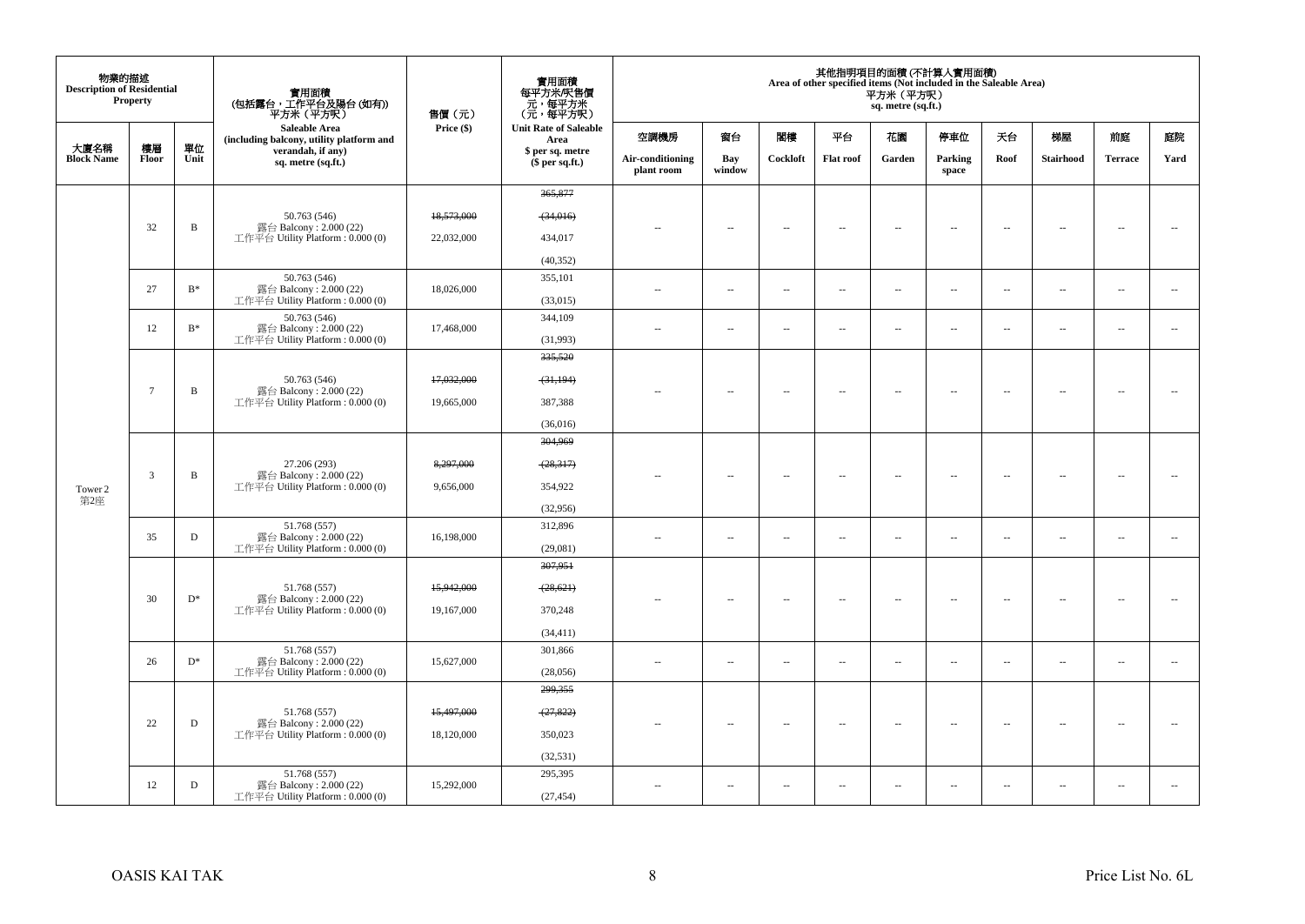| 物業的描述<br><b>Description of Residential</b> | <b>Property</b> |                | 實用面積<br>(包括露台,工作平台及陽台(如有))<br>平方米 (平方呎)                          | 售價(元)                 | 實用面積<br>每平方米/呎售價<br>元,每平方米<br>(元,每平方呎) |                                |                          |                          |                          | 平方米 (平方呎)<br>sq. metre (sq.ft.) | 其他指明項目的面積 (不計算入實用面積)<br>Area of other specified items (Not included in the Saleable Area) |                          |                          |                          |      |
|--------------------------------------------|-----------------|----------------|------------------------------------------------------------------|-----------------------|----------------------------------------|--------------------------------|--------------------------|--------------------------|--------------------------|---------------------------------|-------------------------------------------------------------------------------------------|--------------------------|--------------------------|--------------------------|------|
| 大廈名稱                                       | 樓層              | 單位             | <b>Saleable Area</b><br>(including balcony, utility platform and | Price $(\$)$          | <b>Unit Rate of Saleable</b><br>Area   | 空調機房                           | 窗台                       | 閣樓                       | 平台                       | 花園                              | 停車位                                                                                       | 天台                       | 梯屋                       | 前庭                       | 庭院   |
| <b>Block Name</b>                          | Floor           | Unit           | verandah, if any)<br>sq. metre (sq.ft.)                          |                       | \$ per sq. metre<br>\$per sq.ft.)      | Air-conditioning<br>plant room | Bay<br>window            | Cockloft                 | <b>Flat roof</b>         | Garden                          | Parking<br>space                                                                          | Roof                     | <b>Stairhood</b>         | <b>Terrace</b>           | Yard |
|                                            |                 |                |                                                                  |                       | 291,898                                |                                |                          |                          |                          |                                 |                                                                                           |                          |                          |                          |      |
|                                            |                 |                | 51.768 (557)                                                     | 15,111,000            | (27, 129)                              |                                |                          |                          |                          |                                 |                                                                                           |                          |                          |                          |      |
|                                            | 6               | D              | 露台 Balcony: 2.000 (22)<br>工作平台 Utility Platform: 0.000 (0)       | 18,219,000            | 351.936                                | $\sim$ $-$                     | $\overline{\phantom{a}}$ | $\overline{\phantom{a}}$ | $\overline{a}$           | -                               | $\sim$                                                                                    | $\sim$                   | $\sim$                   |                          |      |
|                                            |                 |                |                                                                  |                       | (32,709)                               |                                |                          |                          |                          |                                 |                                                                                           |                          |                          |                          |      |
|                                            | 35              | $\mathbf{E}^*$ | 41.894 (451)<br>露台 Balcony: 2.000 (22)                           | 12,834,000            | 306,345                                | $\sim$ $-$                     | $\overline{\phantom{a}}$ | $\overline{\phantom{a}}$ | $\overline{a}$           | $\overline{a}$                  | $\sim$ $-$                                                                                | $\overline{\phantom{a}}$ | $\overline{\phantom{a}}$ | $\overline{a}$           |      |
|                                            |                 |                | 工作平台 Utility Platform: 0.000 (0)                                 |                       | (28, 457)                              |                                |                          |                          |                          |                                 |                                                                                           |                          |                          |                          |      |
|                                            | 31              | $\mathbf{E}^*$ | 41.894 (451)<br>露台 Balcony: 2.000 (22)                           | 12,706,000            | 303,289                                | $\sim$ $-$                     | $\sim$                   | $\overline{\phantom{a}}$ | $\sim$ $-$               | $\sim$ $-$                      | $\sim$ $-$                                                                                | $ -$                     | $\sim$                   | $\sim$ $-$               |      |
| Tower 2                                    |                 |                | 工作平台 Utility Platform : $0.000(0)$                               |                       | (28, 173)                              |                                |                          |                          |                          |                                 |                                                                                           |                          |                          |                          |      |
| 第2座                                        |                 |                |                                                                  |                       | 299,685                                |                                |                          |                          |                          |                                 |                                                                                           |                          |                          |                          |      |
|                                            | 28              | $E^*$          | 41.894 (451)<br>露台 Balcony: 2.000 (22)                           | 12,555,000            | (27, 838)                              | $\sim$ $-$                     |                          |                          | $\overline{\phantom{a}}$ | $\overline{\phantom{a}}$        | $\overline{\phantom{a}}$                                                                  | $\sim$                   | $\sim$                   | $\sim$                   |      |
|                                            |                 |                | 工作平台 Utility Platform: 0.000 (0)                                 | 15,366,000            | 366,783                                |                                | $\overline{\phantom{a}}$ | $\sim$                   |                          |                                 |                                                                                           |                          |                          |                          |      |
|                                            |                 |                |                                                                  |                       | (34,071)                               |                                |                          |                          |                          |                                 |                                                                                           |                          |                          |                          |      |
|                                            | 18              | E              | 41.894 (451)<br>露台 Balcony: 2.000 (22)                           | 289,063<br>12.110.000 | $\sim$                                 | $\overline{\phantom{a}}$       | $\overline{\phantom{a}}$ | $-$                      | $\sim$ $-$               | $\sim$ $-$                      | $\overline{\phantom{a}}$                                                                  | $\sim$                   | $\overline{\phantom{a}}$ | 44                       |      |
|                                            |                 |                | 工作平台 Utility Platform: 0.000 (0)                                 |                       | (26, 851)                              |                                |                          |                          |                          |                                 |                                                                                           |                          |                          |                          |      |
|                                            | 9               | E              | 41.894 (451)<br>露台 Balcony: 2.000 (22)                           | 11,860,000            | 283,095                                | $- -$                          | $\sim$                   | $\sim$ $-$               | $\overline{\phantom{a}}$ | $\overline{\phantom{a}}$        | $\overline{\phantom{a}}$                                                                  | $\sim$                   | $- -$                    | $\overline{\phantom{a}}$ |      |
|                                            |                 |                | 工作平台 Utility Platform: 0.000 (0)                                 |                       | (26, 297)                              |                                |                          |                          |                          |                                 |                                                                                           |                          |                          |                          |      |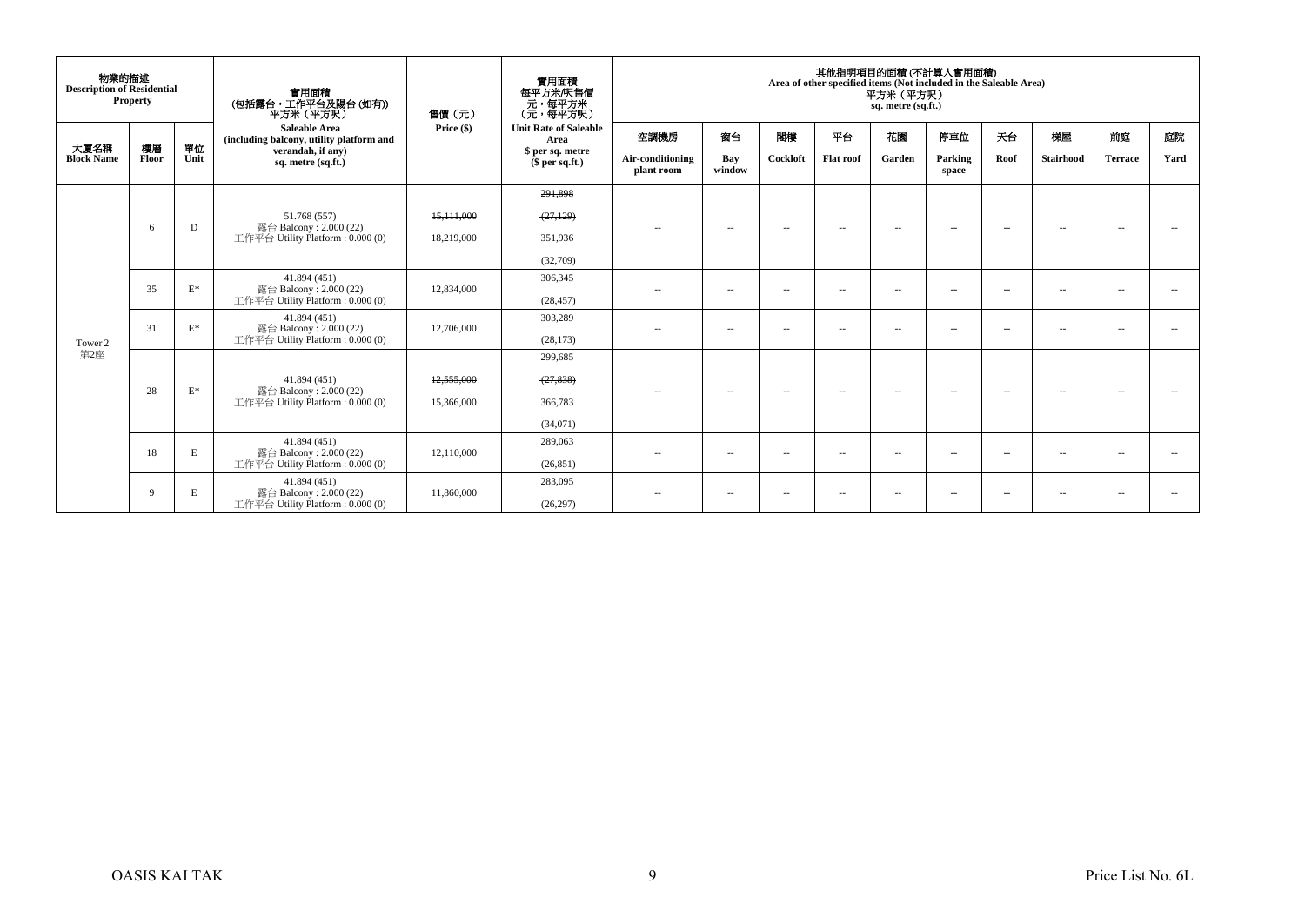# 第三部份:其他資料 **Part 3: Other Information**

- (1) 準買家應參閱發展項目的售樓說明書,以了解該項目的資料。 Prospective purchasers are advised to refer to the sales brochure for the development for information on the development.
- (2) 根據《一手住宅物業銷售條例》第52(1)條及第53(2)及(3)條, According to sections 52(1) and 53(2) and (3) of the Residential Properties (First-hand Sales) Ordinance, –

第52(1)條 / Section 52(1)

在某人就指明住宅物業與擁有人訂立臨時買賣合約時,該人須向擁有人支付售價的5%的臨時訂金。 A preliminary deposit of 5% of the purchase price is payable by a person to the owner on entering into a preliminary agreement for sale and purchase in respect of the specified residential property with the owner.

#### 第53(2)條 / Section 53(2)

如某人於某日期訂立臨時買賣合約,並於該日期後的5 個工作日內,就有關住宅物業簽立買賣合約,則擁有人必須在該日期後的 8 個工作日内,簽立該買賣合約。 If a person executes an agreement for sale and purchase in respect of the residential property within 5 working days after the date on which the person enters into the preliminary agreement for sale and purchase, the owner date.

# 第53(3)條 / Section 53(3)

如某人於某日期訂立臨時買賣合約時,但沒有於該日期後的5 個工作日內,就有關住宅物業簽立買賣合約,則 – (i) 該臨時合約即告終止;(ii) 有關的臨時訂金即予沒收;及 (iii) 擁有人不得就該人沒有簽立買賣合約而針對該人提出進一步申索。 If a person does not execute an agreement for sale and purchase in respect of the residential property within 5 working days after the date on which the person enters into the preliminary agreement for sale and purchase-(i) the preliminary agreement is terminated;(ii) the preliminary deposit is forfeited; and (iii) the owner does not have any further claim against the person for the failure.

(3) 實用面積及屬該住宅物業其他指明項目的面積是按《一手住宅物業銷售條例》第8條及附表二第2部的計算得出的。

The saleable area and area of other specified items of the residential property are calculated in accordance with section 8 and Part 2 of Schedule 2 to the Residential Properties (First-hand Sales) Ordinance.

(4)(i) 註:在第(4)段中,『售價』指本價單第二部份中所列之住宅物業的售價,而『成交金額』指臨時買賣合約中訂明的住宅物業的實際金額。因應不同支付條款及/或折扣按售價計算得出之價目,皆以進位到最接近的千位數作為成交金額。  $\frac{1}{2}$ payment and/or applicable discounts on the Price will be rounded up to the nearest thousand to determine the transaction price.

買方於簽署臨時買賣合約時須繳付相等於成交金額 5%之金額作為臨時訂金,其中港幣\$100,000 之部分臨時訂金必須以銀行本票支付,臨時訂金的餘額可以支票支付,本票及支票抬頭請寫「貝克.麥堅時律師事務所」。 Upon signing of the Preliminary Agreement for Sale and Purchase, the Purchaser shall pay the Preliminary Deposit which is equivalent to 5% of the transaction price. HK\$100,000 being part of the Preliminary Deposit must be paid by cheque(s). The cashier order(s) and cheque(s) should be made payable to "BAKER & MCKENZIE".

#### 支付條款 **Terms of Payment**

## 支付條款**(A)**只於發展項目之合格證明書**(Certificate of Compliance)**發出前適用

**Terms of Payment (A) is only applicable before the Certificate of Compliance of the Development is issued**

# **(A)** 建築期付款計劃 **Stage Payment Plan (**照售價減**3%) (3% discount from the Price)**

- (1) 買方須於簽署臨時買賣合約(「臨時合約」)時繳付相等於成交金額5%作為臨時訂金。買方須於簽署臨時合約後5個工作日內簽署正式買賣合約(「正式合約」)。 The Purchaser(s) shall pay the preliminary deposit equivalent to 5% of the transaction price upon signing of the preliminary Agreement for Sale and Purchase ("PASP"). The formal Agreement for Sale & Purchase ("ASP") shall signing of the PASP.
- (2) 成交金額 95%即成交金額之餘款於賣方向買方發出書面通知書可將有關物業之業權轉讓予買方的日期起 14 天內付清。 95% of the transaction price being balance of the transaction price shall be paid by the Purchaser(s) within 14 days of the date of written potification to the Purchaser that the Vendor is in a position validly to assign t

# 支付條款**(B)**只於發展項目之合格證明書**(Certificate of Compliance)**發出後適用

**Terms of Payment (B) is only applicable after the Certificate of Compliance of the Development is issued**

#### **(B) 90** 天現金優惠付款計劃 **90-day Cash Payment Plan (**照售價減**3%) (3% discount from the Price)**

(1) 買方須於簽署臨時買賣合約(「臨時合約」)時繳付相等於成交金額5%作為臨時訂金。買方須於簽署臨時合約後5個工作日內簽署正式買賣合約(「正式合約」)。 The Purchaser(s) shall pay the preliminary deposit equivalent to 5% of the transaction price upon signing of the preliminary Agreement for Sale and Purchase ("PASP"). The formal Agreement for Sale & Purchase ("ASP") shall signing of the PASP.

- (2) 買方簽署正式合約 時再付成交金額 5%作為加付訂金。
- A further 5% of the transaction price being further deposit shall be paid by the purchaser(s) upon signing of the ASP.
- (3) 成交金額 90%即成交金額之餘款於買方簽署臨時合約後 90 天內由買方繳付。 90% of the transaction price being balance of the transaction price shall be paid by the Purchaser(s) within 90 days after signing of the PASP.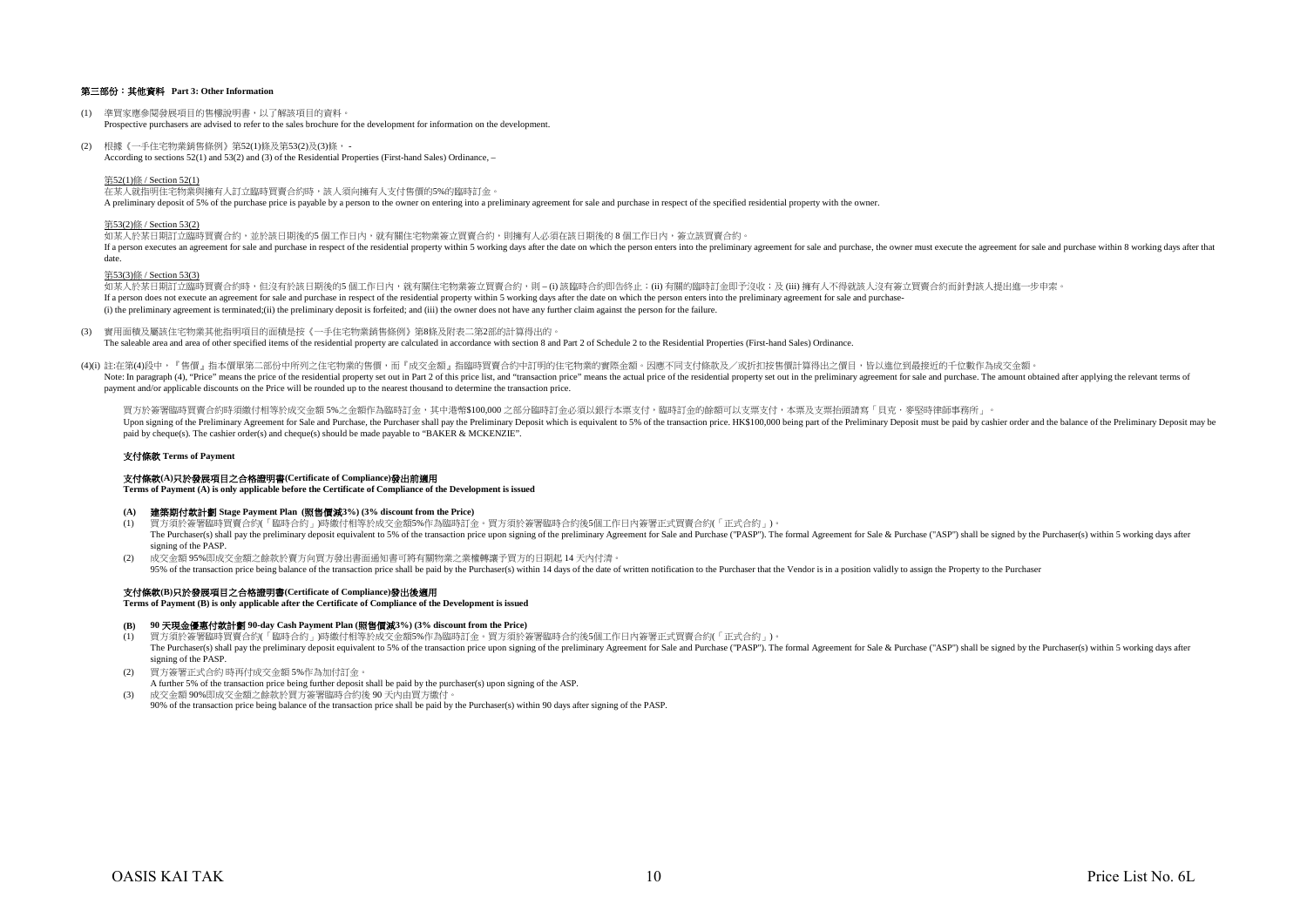### **(ii)** 售價獲得折扣的基礎 **The basis on which any discount on the Price is made available**

(a) 見 4(i)。 See 4(i).

# (b) 「**Club Wheelock**」會員優惠 **Privilege for** 「**Club Wheelock**」**member**

在簽署臨時買賣合約當日,買方如屬「Club Wheelock」會員,可獲1%售價折扣優惠。最少一位個人買方(如買方是以個人名義)或最少一位買方之董事(如買方是以公司名義) 須為「Club Wheelock」會員,方可享此折扣優惠 A 1% discount from the Price would be offered to the Purchaser who is a Club Wheelock member on the date of signing of the preliminary agreement for sale and purchase. At least one individual Purchaser (if the Purchaser is Purchaser is a corporation) should be a Club Wheelock member on the date of signing the preliminary agreement for sale and purchase in order to enjoy the discount offer.

# (c) 「**Wheelock Living**」 臉書頁面讚好優惠 **"Wheelock Living" Facebook Page Likers' Discount**

凡於簽署臨時買賣合約前讚好"Wheelock Living" 臉書頁面的買家,可獲0.5%售價折扣優惠。 A 0.5% discount from the Price would be offered to a Purchaser who has liked the "Wheelock Living" Facebook Page before signing the Preliminary Agreement for Sale and Purchase.

#### (d) 印花稅優惠 **Stamp Duty Discount**

買方購買本價單中所列之住宅物業可獲8.5%售價折扣優惠。 A 8.5% discount from the Price would be offered to the Purchaser of a residential property listed in this price list.

#### (e) 夏日樂繽紛優惠 **Summer Vacation Fun Discount**

凡於2019年8月31日(包括當日)或之前簽署臨時買賣合約購買本價單中所列之住宅物業的買家,可獲0.5%售價折扣優惠。 A 0.5% discount from the Price would be offered to a Purchaser who signs the Preliminary Agreement for Sale and Purchase on or before 31 August, 2019 to purchase a residential property listed in this price list.

#### (f) 端午節優惠 **Dragon Boat Festival Discount**

(只適用於**2019**年**8**月**31**日當日或之前簽署臨時買賣合約之買賣)**(Only applicable to a transaction the Preliminary Agreement for Sale and Purchase of which is signed on or before 31 August 2019)**

在簽署臨時買賣合約當日,買方如屬「Club Wheelock」會員,可獲1%售價折扣優惠。於答署臨時買賣合約當日,最少一位個人買方(如買方是以個人名義)或最少一位買方之董事(如買方是以公司名義) 須為「Club Wheelock」會員,方可享此折扣優惠 A 1% discount on the price would be offered to the Purchaser who is a Club Wheelock member on the date of signing of the preliminary agreement for sale and purchase. At least one individual Purchaser (if the Purchaser is a Purchaser is a corporation) should be a Club Wheelock member on the date of signing the preliminary agreement for sale and purchase in order to enjoy the discount.

#### (g) 會德豐有限公司員工置業優惠 **Wheelock and Company Limited Home Purchasing Discount**

如買方 (或構成買方之任何人士)屬任何「會德豐合資格人士」,並且沒有委任地產代理就購入住宅物業代其行事,可獲 2.75% 售價折扣優惠 If the Purchaser (or any person comprising the Purchaser) is a "Qualified Person of Wheelock Group", provided that the Purchaser did not appoint any estate agent to act for him in the purchase of the residential property(i

「會德豐合資格人士」指任何下列公司或其在香港註冊成立之附屬公司之任何董事、員工及其近親(任何個人的配偶、父母、祖父、相母、外祖父、外祖母、子女、孫、孫女、外孫、外孫女或兄弟姊妹為該個人之「近親」,惟須提供今賣方滿資的有關證明文件以茲證 明有關關係,日賣方對是否存在近親關係保留最終決定權):

"Qualified Person of Wheelock Group" means any director or employee (and his/her close family member (a spouse, parent, grant parent, child, grand child or sibling of a person is a "close family member" of that person Prov the Vendor must be provided to prove the relationship concerned and that the Vendor reserves the final right to decide whether or not such relationship exists)) of any of the following companies or any of its subsidiaries

- 1. 會德豐有限公司 Wheelock and Company Limited 或 or;
- 2. 會德豐地產有限公司 Wheelock Properties Limited 或 or;
- 3. 會德豐地產(香港)有限公司 Wheelock Properties (HK) Limited 或 or;
- 4. 九龍倉集團有限公司 The Wharf (Holdings) Limited 或 or;
- 5. 九龍倉置業地產投資有限公司Wharf Real Estate Investment Company Limited 或 or;
- 6. 夏利文物業管理有限公司 Harriman Property Management Limited 或 or;
- 7. 海港企業有限公司 Harbour Centre Development Limited 或 or;
- 8. 現代貨箱碼頭有限公司 Modern Terminals Limited.

買方在簽署有關的臨時買賣合約前須即場提供令賣方滿意的證據証明其為會德豐合集團合資格人士,賣方就相關買方是否會德豐合集團合資格人士有最終決定權,而賣方之決定為最終及對買方具有約束力。

The Purchaser shall before signing of the relevant preliminary agreement for sale and purchase on the spot provide evidence for proof of being a Qualified Person of Wheelock Group to the satisfaction of the Vendor and in t Vendor's decision shall be final and binding on the Purchaser.